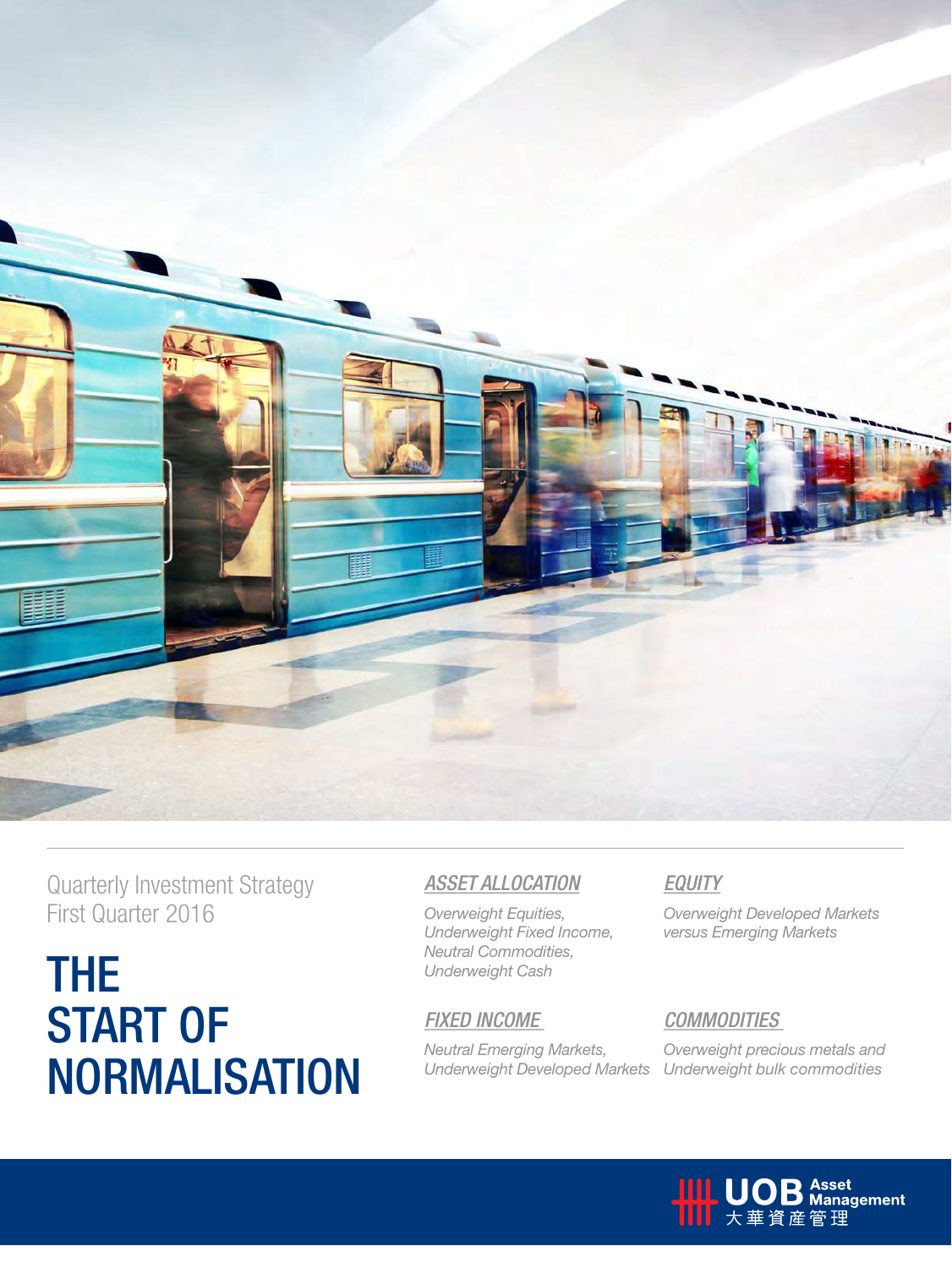As one of the thought leaders in asset management, UOBAM regularly produces topical investment research articles and publications to help our clients stay on top of financial market developments.

### Webcast – Asset Allocation Strategy for Q1 2016

In our quarterly webcast, Mr Tony Raza, Head of Multi Asset Strategy Unit, will share our asset allocation strategy, as well as discuss key issues driving developments in global markets.

View the webcast on the homepage of our website at uobam.com.sg.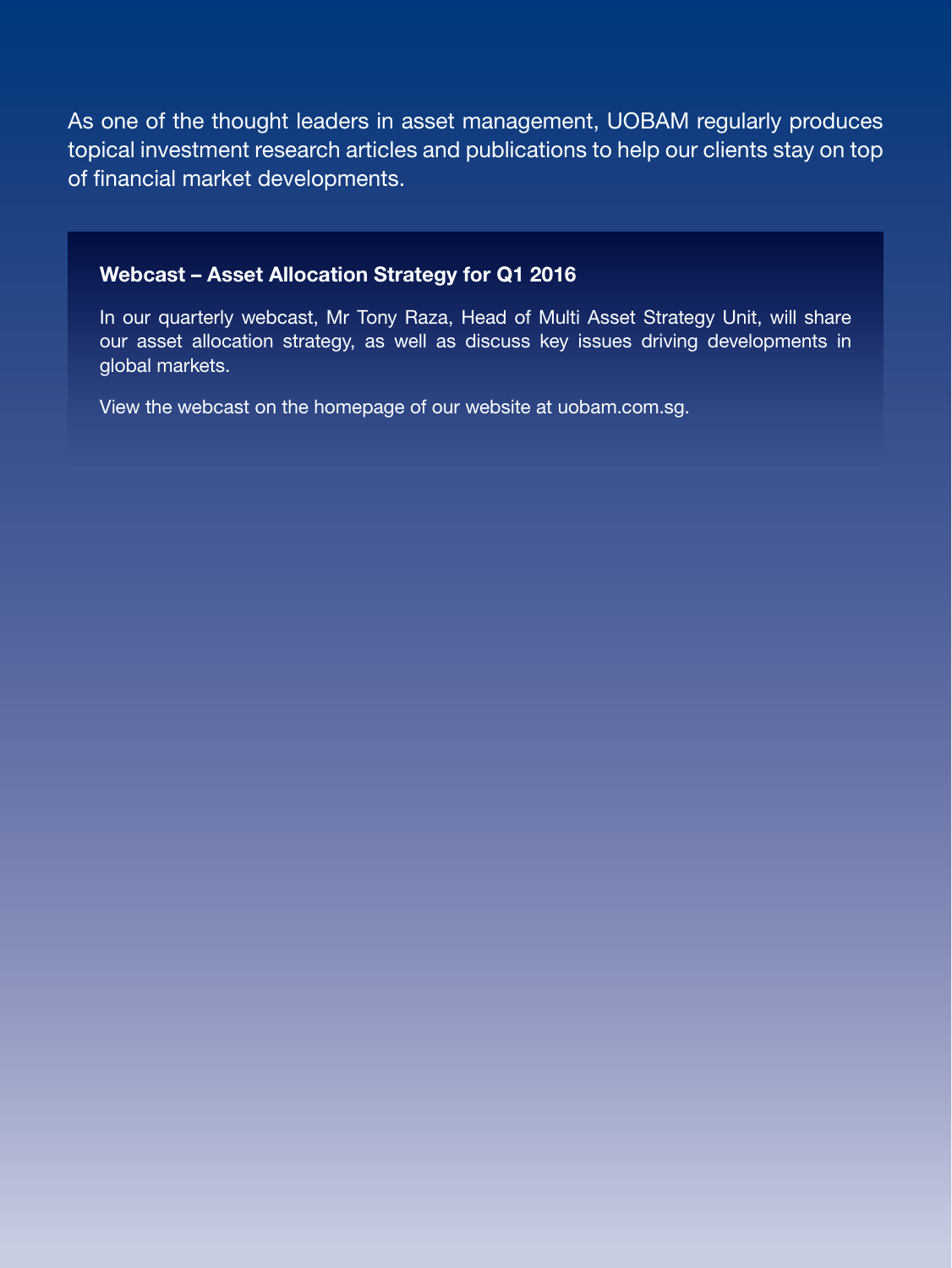## INVESTMENT STRATEGY SUMMARY

After being "neutral" on equities and fixed income since April, we began adding "risk" back to our strategies as at November 2015. We upgraded equities to an overweight position and downgraded fixed income to an underweight position.

De-risking investment strategies in April helped moderate volatility during the sharp August correction, but we are now more comfortable that most of the key risks we have been monitoring have moderated. We think that economic data trends point to further economic expansion in 2016. Thus, without signs of an imminent recession, we recommend being overweight on equities.

We expect continued global growth in 2016 but the key concerns shift to how well the US economy and global liquidity respond to the expected US rate increase in the coming months. Also, we expect global consumer trends to remain attractive. However, we believe that energy and commodity companies and investments will struggle. This will weigh on global markets and have the potential to offset the consumer-driven growth.

A modest improvement in growth warrants an overweight position in equities and a small underweight position in fixed income investments, but we are quick to point out that we would not become too bearish on fixed income. A gradual path of US rate increases would not put excessive pressure on fixed income investments.

For the quarter, we are overweight on equities, underweight on fixed income, neutral on commodities and underweight on cash.

## **CONTENTS**

- 2 Global Asset Allocation Summary 3 Global Investment Strategy
- 10 Equity Strategy
- 16 Fixed Income Strategy
- 20 Commodities Strategy
- 21 Appendix



John Doyle *Chief Investment Officer Equities & Multi-Assets*



Chong Jiun Yeh *Chief Investment Officer Fixed Income & Structured Investments*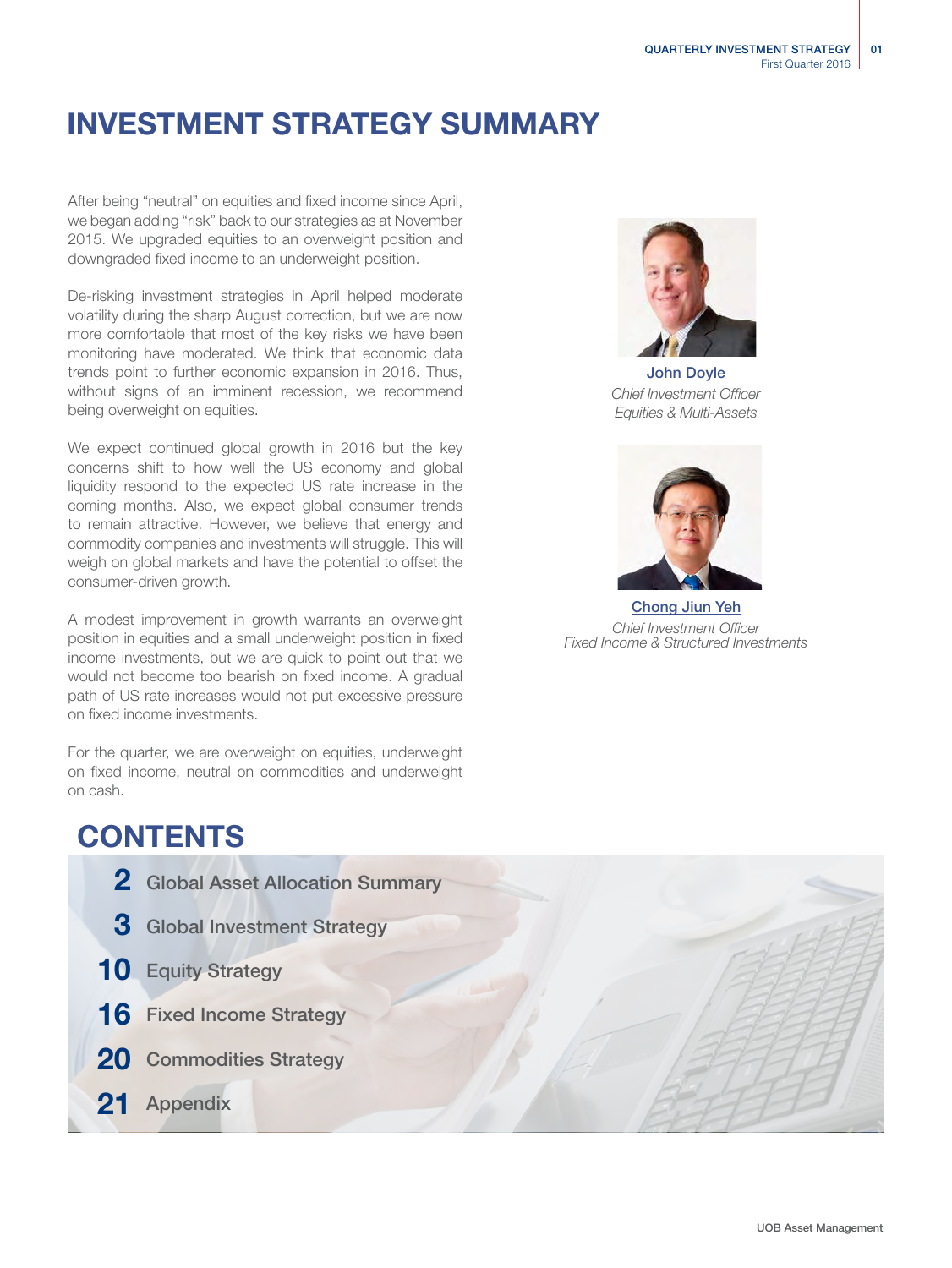# GLOBAL ASSET ALLOCATION SUMMARY

We are overweight on equities and underweight on fixed income for the start of 2016. We expect global growth to continue and the US Federal Reserve (US Fed) to start increasing interest rates which will be a key symbolic start to the normalisation of monetary policies.

Normalisation will likely bring both volatility and some degree of reassurance to markets. Historically, US rate increases have triggered various levels of market volatility in the months right before and after the first increase. However, this volatility is usually followed by calmness in the markets and asset classes then maintain their trajectories. While we expect some volatility in this cycle as well, we also believe the rate increases will offer a signal of reassurance. This rate increase has been anticipated for over a year and comes after a prolonged period of substantial policy support. Evidence that the economy can normalise may prove to be reassuring to markets.

| Global Asset Allocation* -- |                                                                                                                                                                                                                                                                                                                                                                    | N |  |
|-----------------------------|--------------------------------------------------------------------------------------------------------------------------------------------------------------------------------------------------------------------------------------------------------------------------------------------------------------------------------------------------------------------|---|--|
| <b>Equities</b>             | $\begin{picture}(150,10) \put(0,0){\line(1,0){10}} \put(15,0){\line(1,0){10}} \put(15,0){\line(1,0){10}} \put(15,0){\line(1,0){10}} \put(15,0){\line(1,0){10}} \put(15,0){\line(1,0){10}} \put(15,0){\line(1,0){10}} \put(15,0){\line(1,0){10}} \put(15,0){\line(1,0){10}} \put(15,0){\line(1,0){10}} \put(15,0){\line(1,0){10}} \put(15,0){\line($                |   |  |
| <b>Fixed Income</b>         | $\begin{picture}(180,10) \put(0,0){\line(1,0){10}} \put(10,0){\line(1,0){10}} \put(10,0){\line(1,0){10}} \put(10,0){\line(1,0){10}} \put(10,0){\line(1,0){10}} \put(10,0){\line(1,0){10}} \put(10,0){\line(1,0){10}} \put(10,0){\line(1,0){10}} \put(10,0){\line(1,0){10}} \put(10,0){\line(1,0){10}} \put(10,0){\line(1,0){10}} \put(10,0){\line($                |   |  |
| <b>Commodities</b>          | $\begin{picture}(180,10) \put(0,0){\line(1,0){10}} \put(10,0){\line(1,0){10}} \put(10,0){\line(1,0){10}} \put(10,0){\line(1,0){10}} \put(10,0){\line(1,0){10}} \put(10,0){\line(1,0){10}} \put(10,0){\line(1,0){10}} \put(10,0){\line(1,0){10}} \put(10,0){\line(1,0){10}} \put(10,0){\line(1,0){10}} \put(10,0){\line(1,0){10}} \put(10,0){\line($                |   |  |
| Cash                        | $\begin{picture}(180,10) \put(0,0){\vector(1,0){100}} \put(10,0){\vector(1,0){100}} \put(10,0){\vector(1,0){100}} \put(10,0){\vector(1,0){100}} \put(10,0){\vector(1,0){100}} \put(10,0){\vector(1,0){100}} \put(10,0){\vector(1,0){100}} \put(10,0){\vector(1,0){100}} \put(10,0){\vector(1,0){100}} \put(10,0){\vector(1,0){100}} \put(10,0){\vector(1,0){100}}$ |   |  |

Notes:

\*Three to six months horizon

The weights are relative to the respective benchmark(s). '- -' denotes maximum underweight, '-' slight underweight, 'N' neutral, '+' slight overweight, '+ +' maximum overweight; arrows show change from last quarter.

### Equities – Overweight

Global equities corrected sharply in the second half of 2015. We had reduced equity weights to neutral in April 2015 due to significant macro risks from weak US data, Greece exiting the Euro, a Chinese hard landing and market volatility around a US Fed rate increase. Currently, we find that most of the risks which we have been monitoring have abated and valuations are more reasonable after the correction. As at November 2015, we have upgraded equities to an overweight position.

### Fixed Income – Underweight

The long awaited start of interest rate normalisation appears set to be a key issue in 2016 as we expect the US Fed to start raising rates and set a gradual path of increases through the year. It has been our long-term belief that a gradual path of rate increases in a non-inflationary world would not be very negative for fixed income. We would expect minor headwinds in performance but that the fixed income asset class should continue to post positive returns with low volatility. We have downgraded fixed income to an underweight position.

### Commodities – Neutral

Most commodities continue to struggle in a strong US dollar world where China is consuming fewer resources than at the peak of its developmental years. However, most of the weakness has largely been felt in commodity prices and producers have cut back production which should stabilise commodity assets – maintain neutral.

### Cash – Underweight

We see that key macro risks such as Greece and China are becoming less of an immediate issue and the need for cash buffers is lower. We downgraded Cash to an underweight position.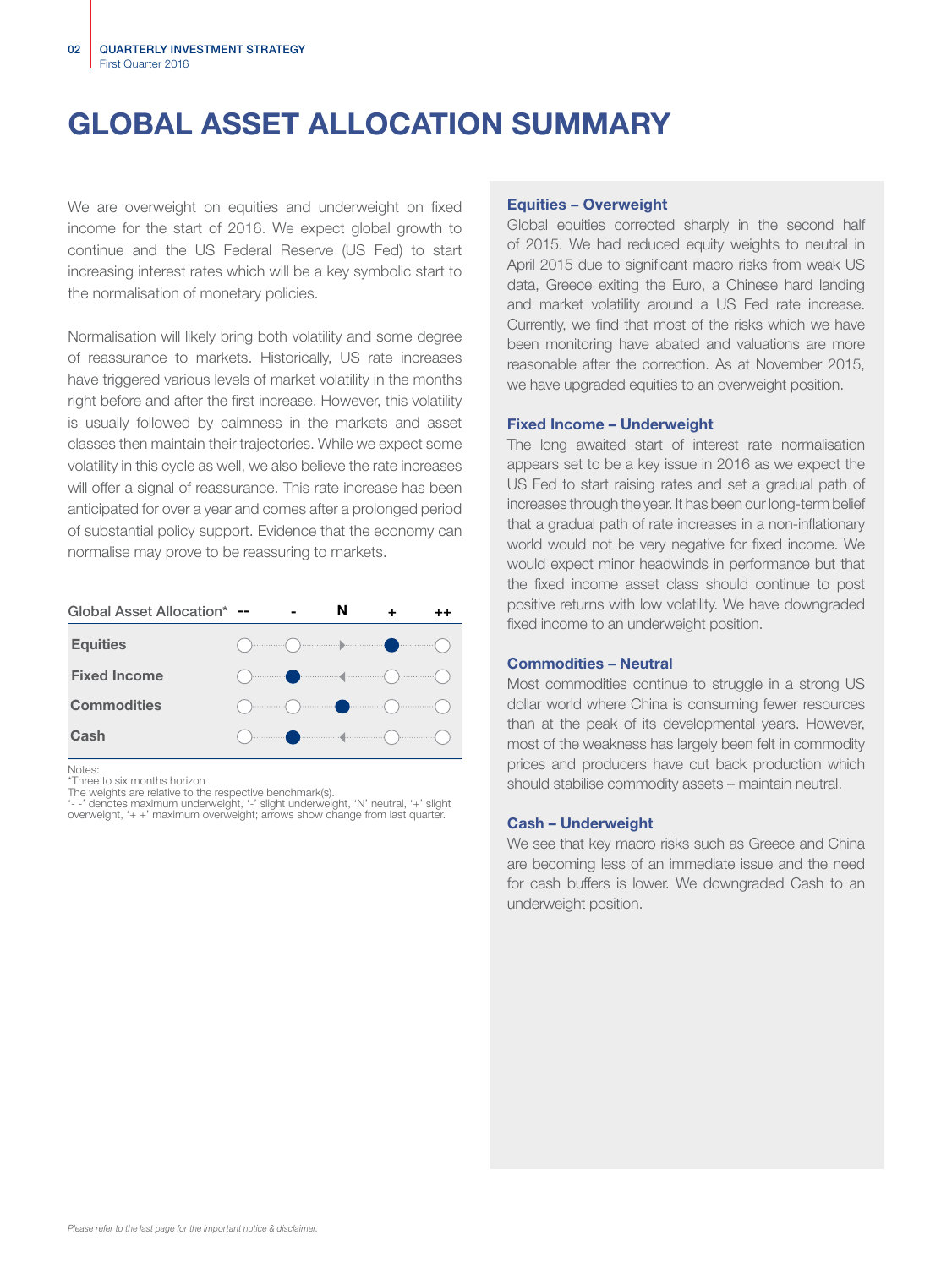## GLOBAL INVESTMENT STRATEGY THE START OF NORMAL ISATION

We expect that a leading issue throughout 2016 will be the start of interest rate normalisation in the US. This interest rate cycle has been the most anticipated first rate increase in the history of rate increases. This is because this cycle has had the longest period of low rates in history and the US Fed has offered more guidance than in the past. In previous cycles such as in 1994, US Fed communication was negligible and the markets largely determined the US Fed path by monitoring market trends. While the start of this interest rate increase cycle has been well anticipated, we note that there are still uncertainties regarding how markets will behave through the cycle.

### Rise of volatility

After the first increase in historical US interest rate cycles, we find that there is consistent evidence of volatility in the months around the rate increase. However, there is no evidence of a sustained negative trend for risk assets. Equities experience one to three months of volatility and then generally perform well. Fixed income credits usually outperform government

bonds. After the first few rate increases, markets tend to partially ignore the subsequent rate increases.

As rate increases were becoming more imminent in the second half of 2015, risk assets started to become more volatile. Most notably, equity prices around the world fell by ten to 15 per cent in the month of August. Since then, markets have recovered by various degrees of those declines. However, overall market volatility remains elevated compared with volatility levels from the first half of the year.

The year-to-date (YTD) performance of most asset classes is now negative. Asset allocation decisions in 2015 have been about trying to be in asset classes that have been relatively more stable.

The sharp correction in August left most asset classes with negative YTD returns, with the exceptions of Asian fixed income, emerging market fixed income and developed market equities.



### Global equities performance

Source: Bloomberg, Datastream, UOBAM, 1 December 2015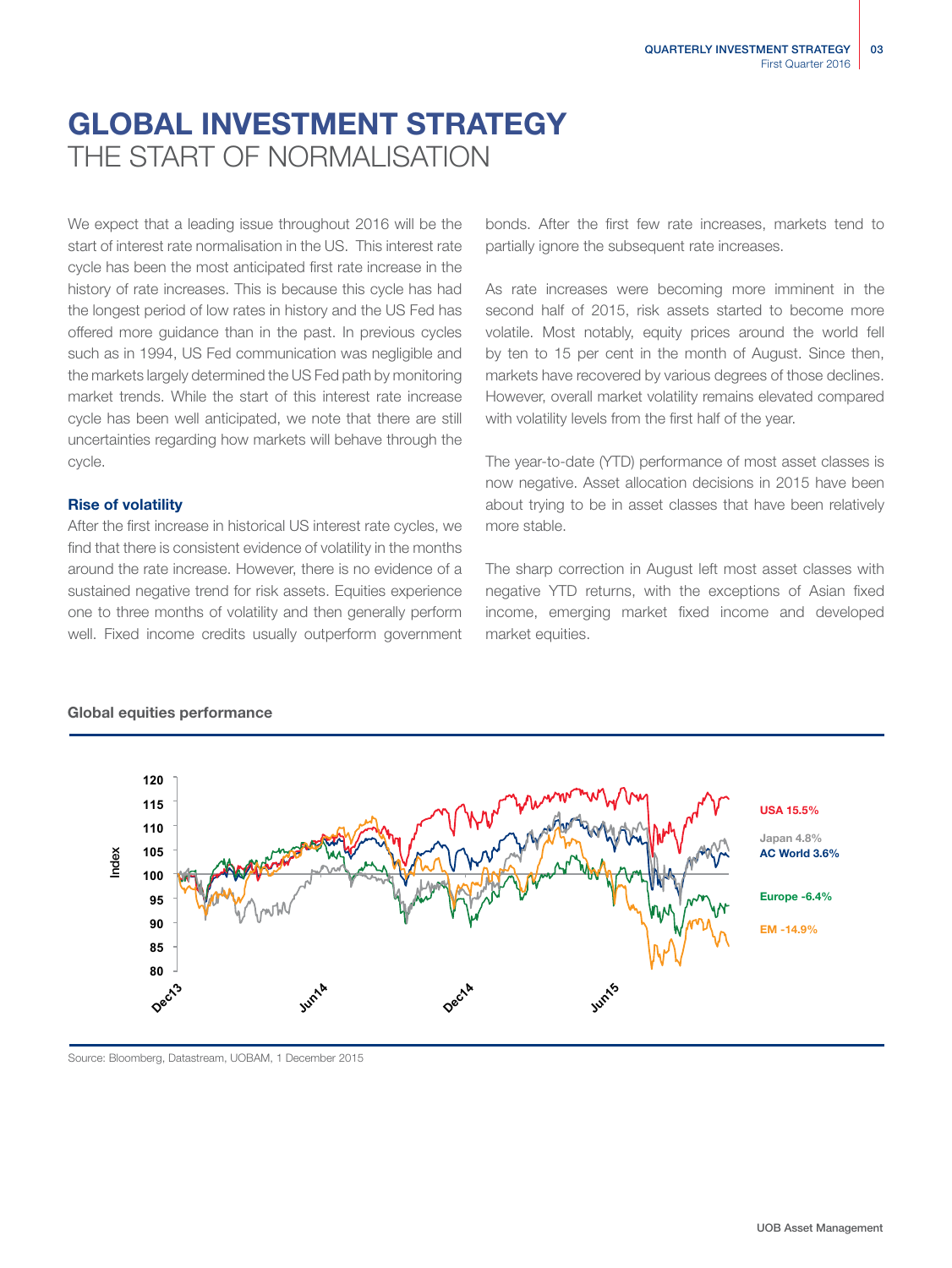

### YTD asset class performance (USD)

Source: UOBAM, Bloomberg, November 2015

We seek to avoid volatility. However, if markets correct while we maintain a strong conviction that macroeconomic growth will be sustained, we are also inclined to invest after corrections. While we had neutral weightings on risk assets at the start of the sharp correction, we were more interested to increase our weights on risk assets once valuations were more attractive.

countries like Brazil and India were hit particularly hard in 2015 due to the sharp decline in energy and other commodity prices. These countries are on track for growth of negative three per cent or below. While the outlook for commodities is not strong, prices should nevertheless stabilise and thus the forecasts are for these countries to improve in 2016 as well.

### Fundamental macro outlook

We maintain a positive view on the macroeconomic outlook. However, we concede that there are mixed signals in the key global macroeconomic indicators. Employment, income, and consumption trends in the developed markets are trending well but manufacturing indices that are historically good leading indicators have been weak. Consumption and services make up the bigger part of the economies in the developed markets. For example, in the US, the service sector accounts for 85 per cent of GDP. While there are mixed signals from different sectors, we remain confident that the core of the economy remains on track.

As we head into 2016, most global economists forecast better global economic growth compared to 2015. The expectation among consensus from economists according to Bloomberg surveys is that global growth should increase to 3.4 per cent in 2016 from three per cent in 2015. Most notably, developed markets like Europe and Japan were in recession a few years ago, but in 2016 they appear to be able to deliver positive though modest growth of 1.7 per cent and 1.1 per cent respectively – both improved from 2015. Commodity-focused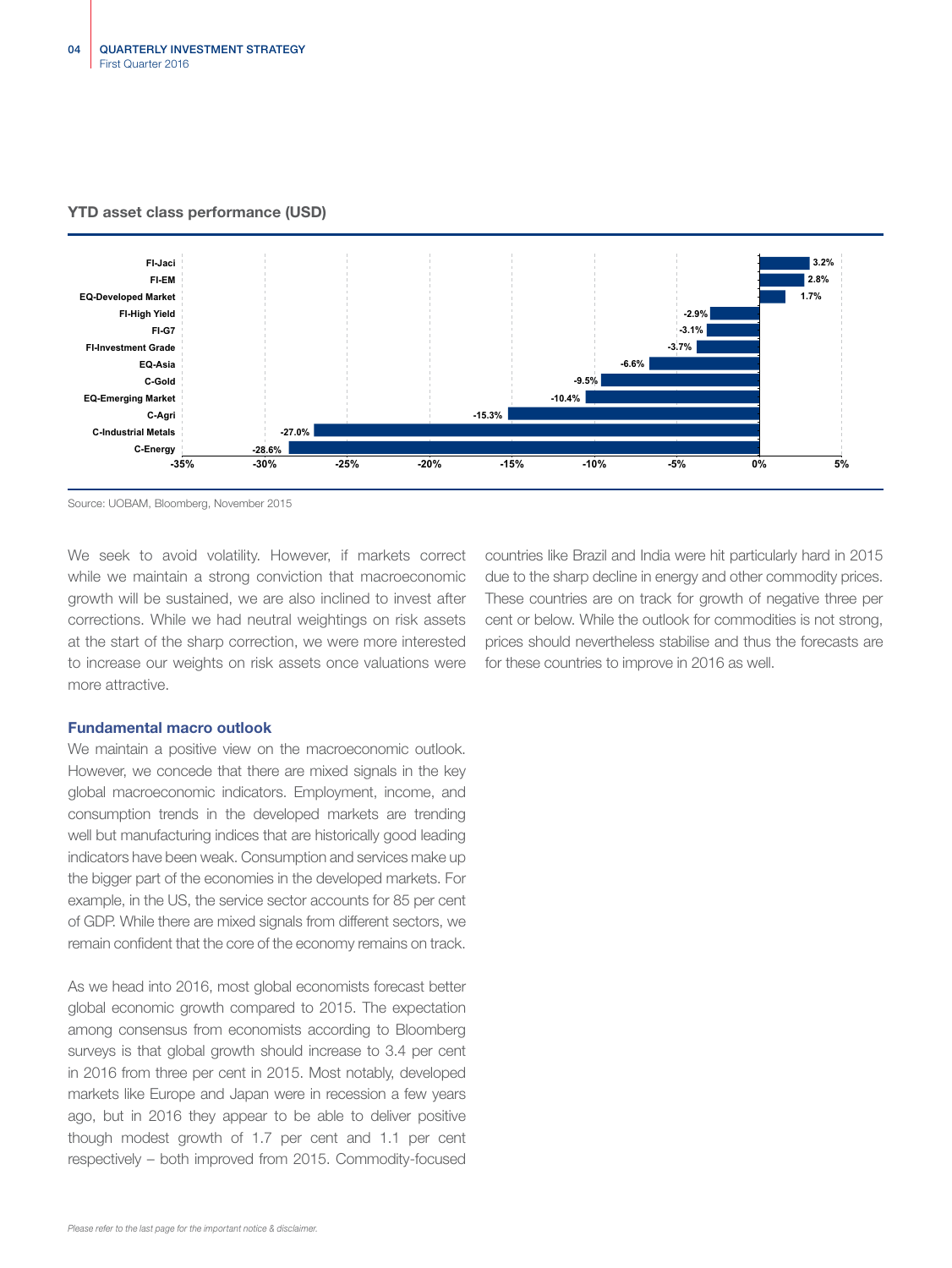| <b>REAL GDP</b>      | <b>ACTUAL</b> |        |  | <b>FORECASTS</b> |              |  |
|----------------------|---------------|--------|--|------------------|--------------|--|
|                      | 2013          | 2014   |  | 2015             | 2016         |  |
| World                | 3.3           | 3.4    |  | 3.0(3.0)         | 3.4(3.5)     |  |
| <b>United States</b> | 1.5           | 2.4    |  | 2.4(2.5)         | 2.5(2.7)     |  |
| <b>Eurozone</b>      | $-0.3$        | 0.9    |  | 1.5(1.5)         | 1.7(1.6)     |  |
| Japan                | 1.6           | $-0.1$ |  | 0.6(0.7)         | 1.1(1.2)     |  |
| <b>UK</b>            | 2.2           | 2.9    |  | 2.4(2.6)         | 2.3(2.4)     |  |
| China                | 7.7           | 7.3    |  | 6.9(6.8)         | 6.5(6.5)     |  |
| India*               | 4.7           | 6.9    |  | 7.4(7.4)         | 7.4(7.5)     |  |
| <b>Brazil</b>        | 2.8           | 0.2    |  | $-3.0$ $(-2.5)$  | $-1.2(-0.6)$ |  |
| <b>Russia</b>        | 1.3           | 0.6    |  | $-3.9(-3.8)$     | 0.2(0.3)     |  |

### Major country consensus GDP growth forecasts

Figures in brackets are as at 30 September 2015.

\*India GDP from 2013 is based on the Fiscal Year ended March. Source: UOBAM, Bloomberg, November 2015

Weaker growth signals can be found in the manufacturing survey (Purchasing Managers' Index (PMI)) trends. These PMI indicators have historically been good indicators of overall economic direction. The concern is that PMI surveys around the world have been weaker in recent months. The PMI trends for the US have fallen from solid levels of 54, down to levels of 48.8. China's PMI series has been below 50 for the past several months.

### Developed market manufacturing survey indices



Source: UOBAM, Bloomberg, November 2015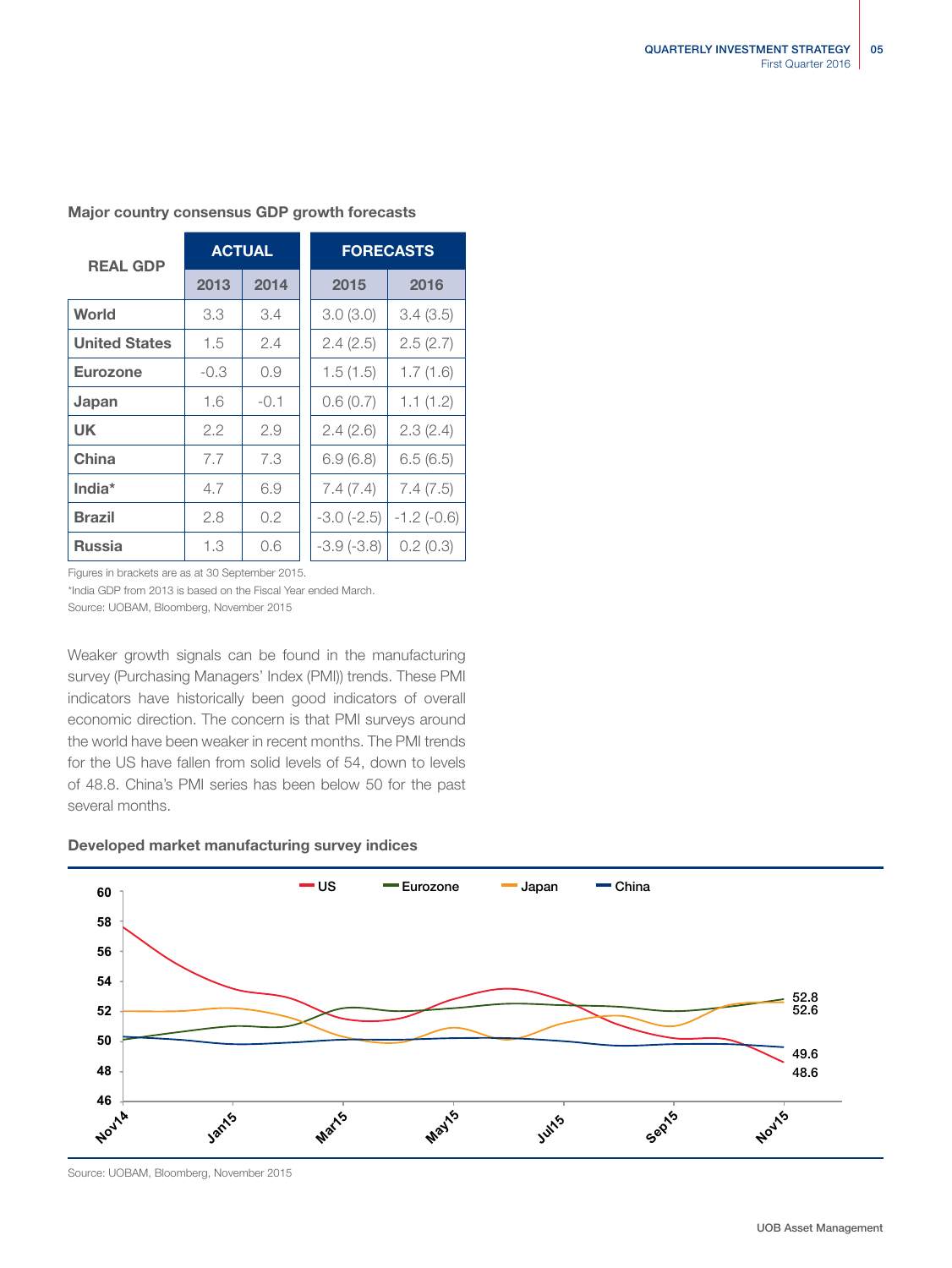Despite the weaker PMI trends, we remain confident about global economic prospects as long as the current positive data continues. The strength in the global economy is driven by income trends. As consumers around the world are better employed with rising annual wages, these new earnings boost consumer confidence and result in increased spending in the global economies. We note that the US has new jobs growth of around two per cent each year. In addition, average earnings are growing by 2.5 per cent. Consumer confidence in the US, Europe and Japan are at the highest levels achieved in the past seven years.



### University of Michigan Consumer Sentiment

Source: Bloomberg, December 2015

### Imminent interest rate increase cycle

Over the coming year, a key focus of global investors will be how asset classes perform in the face of an interest rate increase cycle. Interest rate increases are usually conducted because the economy is doing well and there are signs that inflation may pick up. While there are clear signs that the US economy and labour markets have normalised, it is also clear that deflationary forces persist and this will keep the pressure on rates modest.

We expect the focus of global investors to shift from guessing the timing of the first rate increase to what the pace of increases will be. Our expectation is that the first rate increase will be in December and then there will be three more increases through the course of 2016. Such a path would be the slowest rate increase path compared with the previous cycles. We think that a gradual path would put very little pressure on the performance

of asset classes. In particular, many investors are concerned about the outlook of fixed income funds in the face of interest rate increases. However, we think it is quite clear that even with well-telegraphed plans for rate increases, long-term rates around the world have not shifted significantly. The ten-year government bond rate in the US appears set to end 2015 at similar levels to the start of 2014. Bond funds are much more influenced by longer-term rates like the ten-year benchmark rate than the short-term fed funds rate. If the ten-year rate is not rising significantly, there will not be significant pressure on fixed income funds. We expect the ten-year benchmark rates to see only modest changes because these rates are less affected by short-term rates and are driven much more by long-term growth and inflation assumptions. While global growth is positive and modestly improving into 2016, very few would argue that global growth is overheated and inflationary.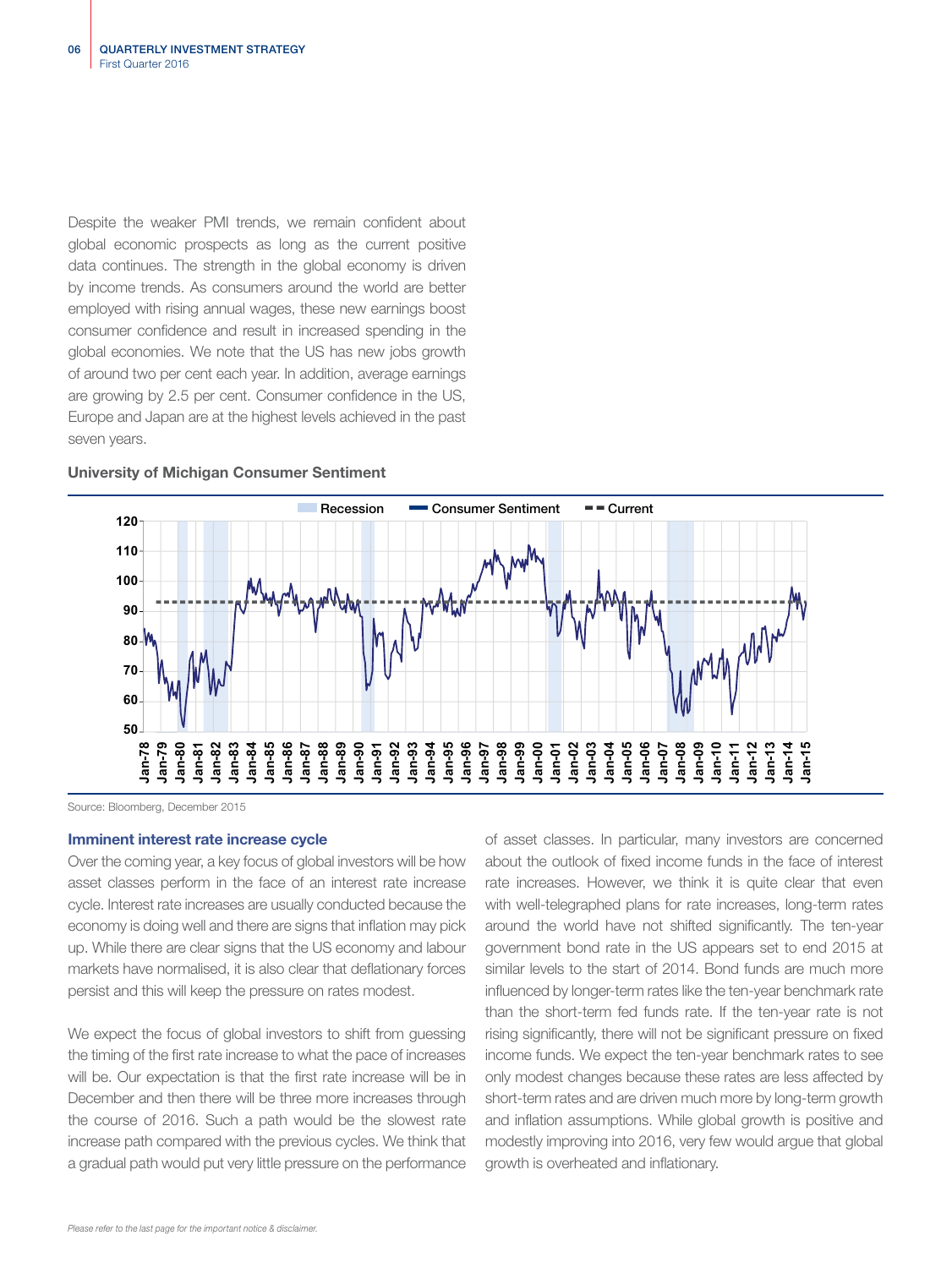

### Developed market 10-year government bond yields

Source: Bloomberg, Datastream, UOBAM, 1 December 2015

While our base case view is that asset classes will perform as expected through the rate increase with only modest increases in volatility, we also think there is a reasonable chance for a more bullish outcome. This cycle of monetary policy easing has been longer with more extreme policies than we have seen in previous cycles. Some market observers have bearish views which question whether the US would be able to end its 'addiction' to quantitative easing (QE) and whether rates can be raised successfully. Unlike previous cycles, it is possible that there will be greater confidence from the normalisation process in this cycle that could result in a more bullish outlook for risk assets.

### Energy and commodity trends

One of the key explanations for the mixed data trends is the fact that energy and other commodity prices have fallen significantly over the past year. The decline in energy and commodity prices has resulted in weaker investment and profits in the related infrastructure businesses. However, for consumers around the world who use energy, the decline in prices instils confidence and benefits spending options as consumers save money on their oil and other commodity item expenditure. It is therefore consistent that manufacturing indices are weak but consumption trends are healthy.

The fall in oil prices has been particularly severe. In the middle of 2014, oil prices ranged from USD90-100 per barrel of oil. Oil prices had fallen to USD60-70 per barrel by the beginning of 2015 and further to USD40-50 per barrel near the end of 2015. We believe that the key explanation of this price trend is the increase in global production with key supply being added by the US via its shale oil production. While the lower oil prices have slowed the production of US shale oil, we have not yet seen clear decreases in supply.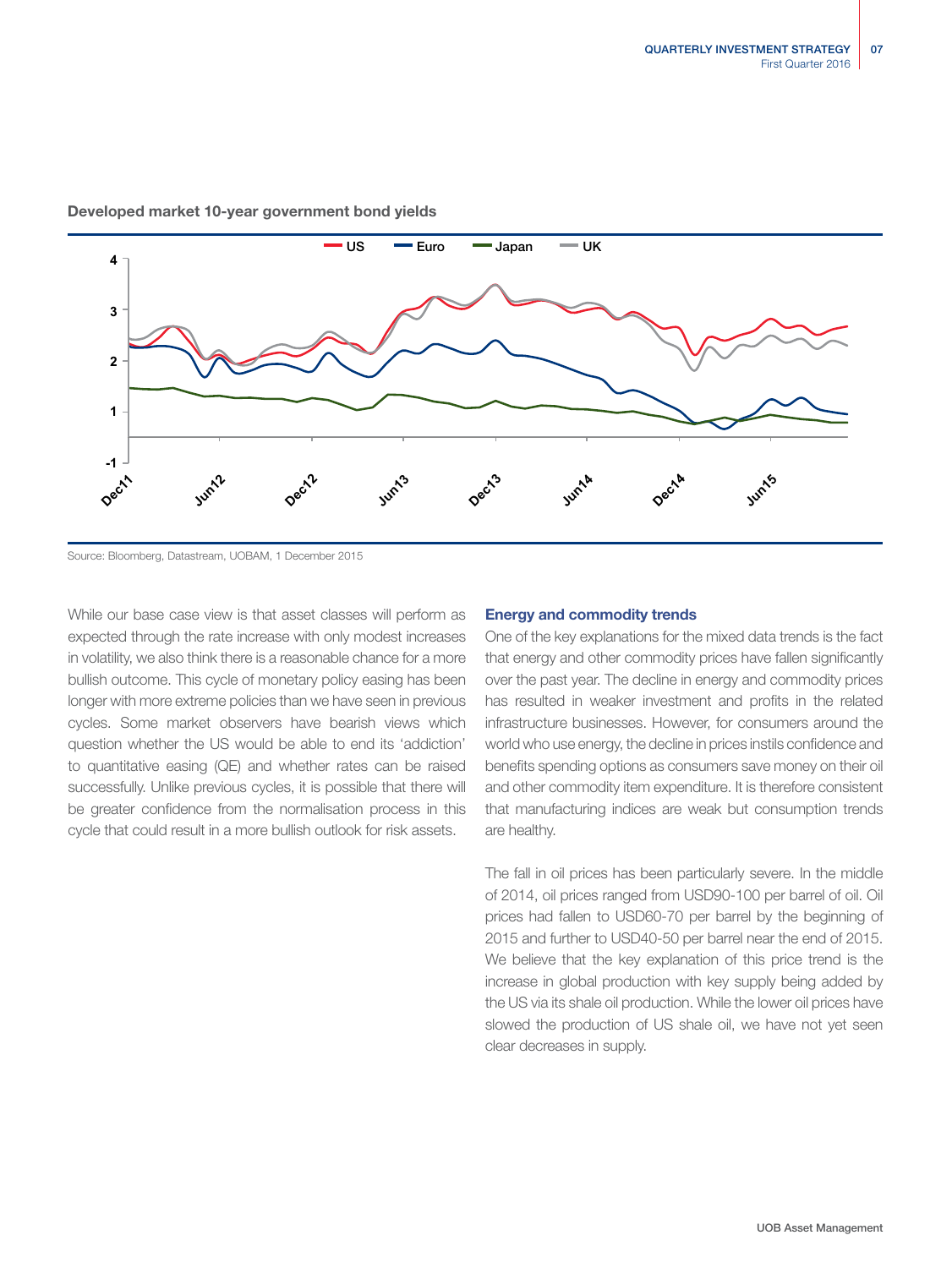### Oil production and price trends



Source: Bloomberg, Datastream, UOBAM, 1 December 2015

There is clearly pressure on the corporate performance of the energy and resource sectors. While it is common to see a modest downward revision of earnings during the course of the year as the high expectations of analysts are met with reality, the downgrades to energy and material companies have been particularly severe. Other sectors may be seeing downward revisions of two to three per cent but energy companies have seen downward revisions of more than 20 per cent.

### Developed markets earnings revision by sectors for FY2



Source: Bloomberg, Datastream, UOBAM, 1 December 2015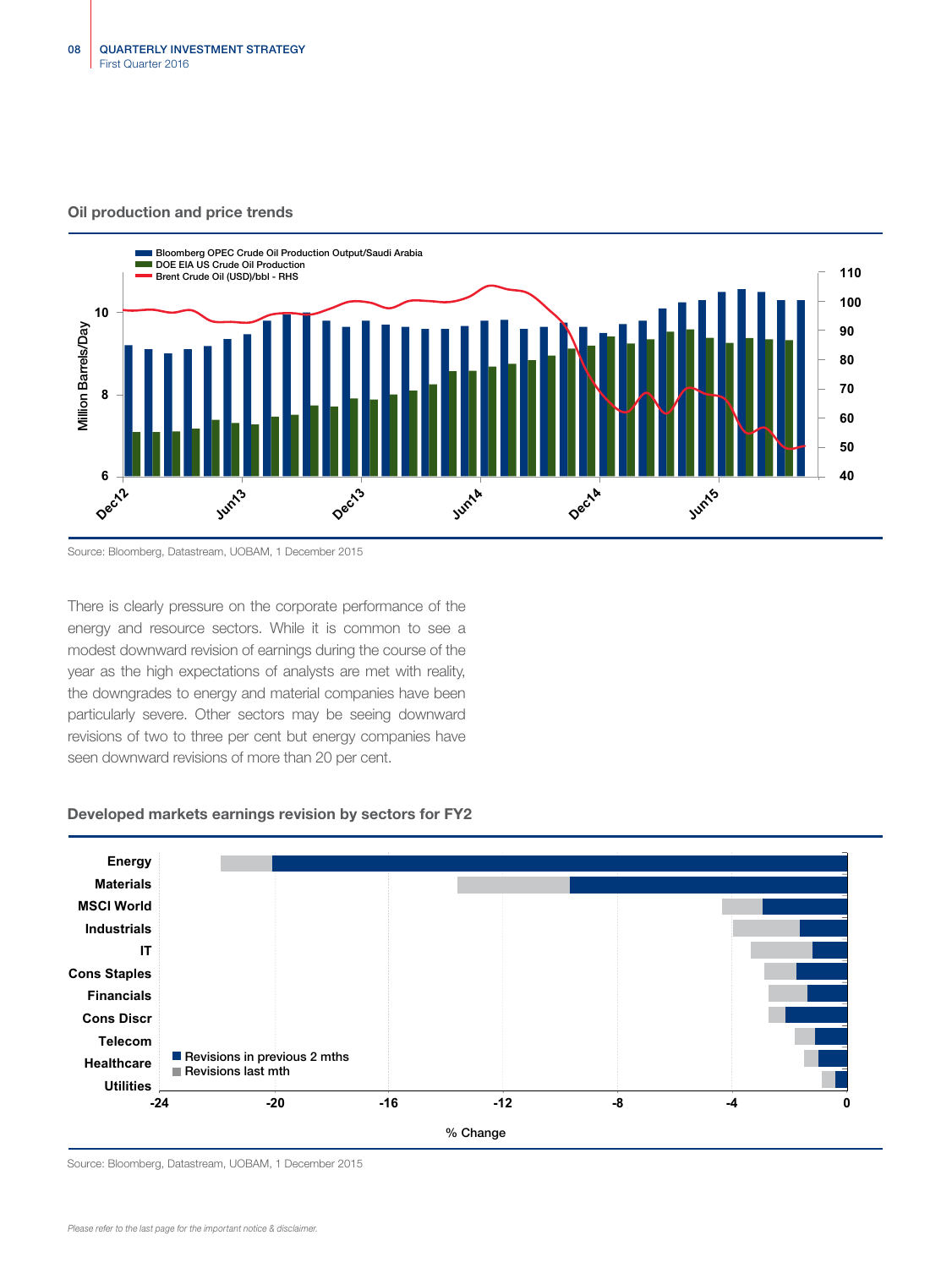### Assessment and outlook

Our view starts with the macroeconomic assessment that growth appears to be sustained and would improve in 2016 compared with in 2015, both by consensus estimates and our own assessment. If the economic cycle will continue for another year, then the historical relationship for asset class returns is that risk assets will continue to outperform. Additionally, we had neutralised our overweight risk asset positions in April and were inclined to invest again at the better valuations after the sharp August correction should any opportunities arise. Our macro reviews indicated that several of the key risks that we have been monitoring have moderated and that we remain confident about global growth. Thus, in November 2015, we reverted to an overweight recommendation for risk assets.

We think there are two key macro issues to decipher for the start of 2016. First, we need to assess how markets and economies will react to the start of interest rate normalisation and second, we need to decipher the mixed signals in the fundamental data.

Our view is that the start of interest rate normalisation will not slow the economy meaningfully and will only create near-term volatility in asset classes. Over the medium term (three months and more), we expect volatility to normalise and for asset classes to continue to perform as expected. Equities will benefit from global growth and fixed income will maintain positive returns with low volatility.

Our view of mixed macro signals is that the strength of income and consumption trends will outweigh the signals from manufacturing trends which are of concern.

Hence, for the start of the first quarter of 2016, we upgrade our equities position to overweight. We think that fixed income markets continue to offer reasonable returns at low volatility levels and that investors do not need to be overly anxious about the impact of US Fed rate increases. Nevertheless, the outlook for equities in the face of global growth and rate increases is more attractive than fixed income and thus we are underweight on fixed income investments. However, we do maintain an inclination toward credits over government bonds. Commodities have performed poorly and the structural demand outlook is not very strong. However, we think oversupply situations across most commodities are becoming less of a problem and we would expect commodity prices and companies to stabilise over the coming quarters. We are underweight on cash in an environment of sustained global economic growth as we believe we would only start to focus on cash holdings again when there is increasing risk that we are at the end of a cycle.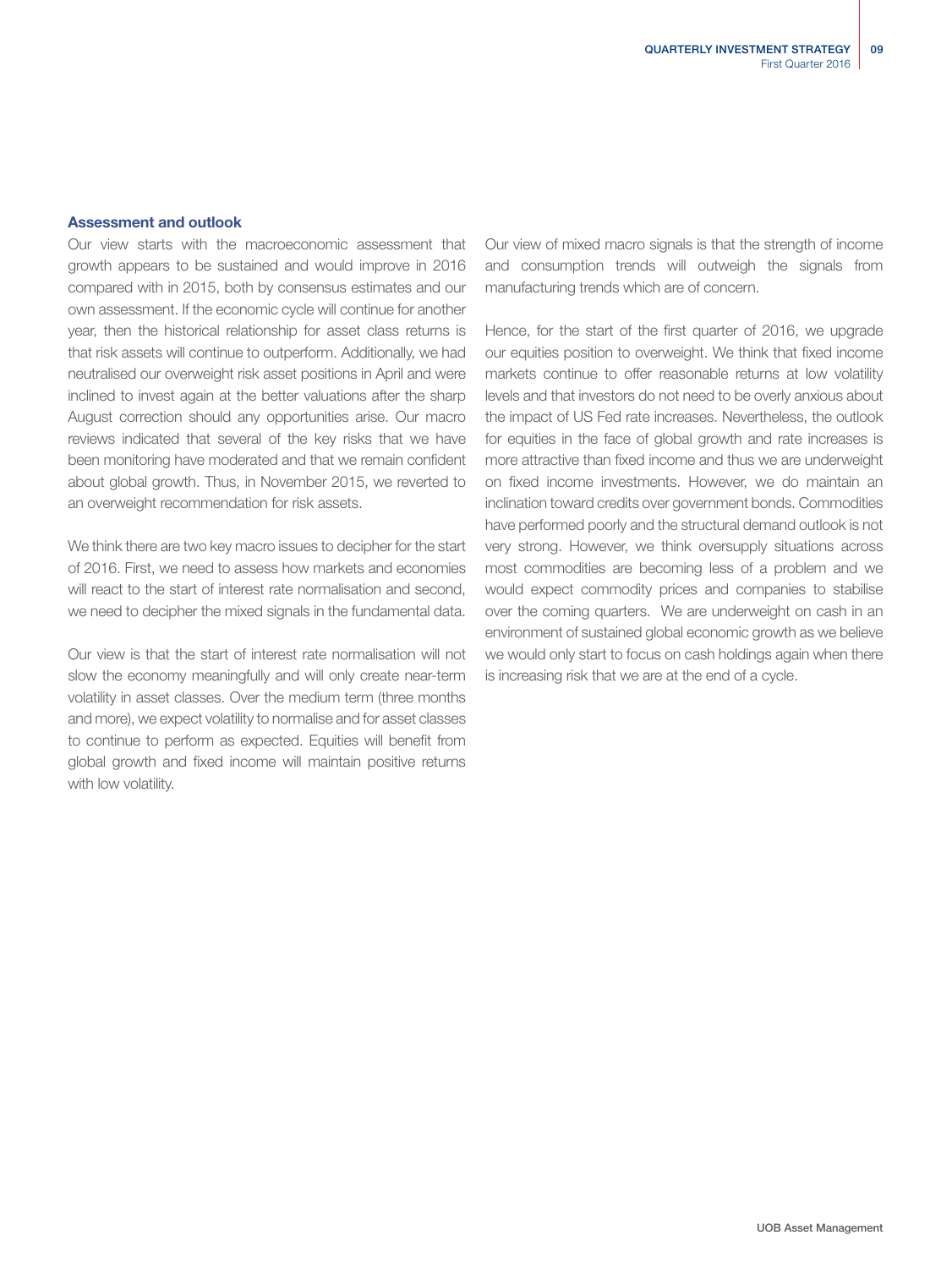# EQUITY STRATEGY GLOBAL EQUITY



Notes:

The weights are relative to the benchmark – MSCI AC World Index.

'- -' denotes maximum underweight, '-' slight underweight, 'N' neutral, '+' slight overweight, '+ +' maximum overweight; arrows show change from last quarter.

We have a positive outlook on global equities, underpinned by continued growth in the advanced economies, modest earnings growth outlook and strong corporate profitability.

Given the years of underinvestment following the global financial crisis, we believe that technology companies should benefit from rising corporate expenditure on technology hardware, software and business solutions. Hence, we are overweight on the sector. We are also overweight on the healthcare sector given its strong cash generation and dividend yield. The sector continues to benefit from recent merger and acquisition activities and strong earnings growth momentum from the biotech sub-sector. We are also overweight on the financials and consumer discretionary sectors due to attractive valuations. In addition, we have moved to an overweight position in the consumer discretionary sector due to improving wage growth and lower oil prices.

Our strategy continues to be underweight on the deep cyclical sectors such as materials and energy given the sub-par growth of the global economy. However, we hold the view that the energy sector is currently oversold and we look to move to a neutral position once the outlook on the oil price stabilises. We have also adopted a more cautious stance on interest rate-sensitive sectors such as utilities and telecommunication, which could be impacted adversely by the US Fed tightening policies in the coming quarters.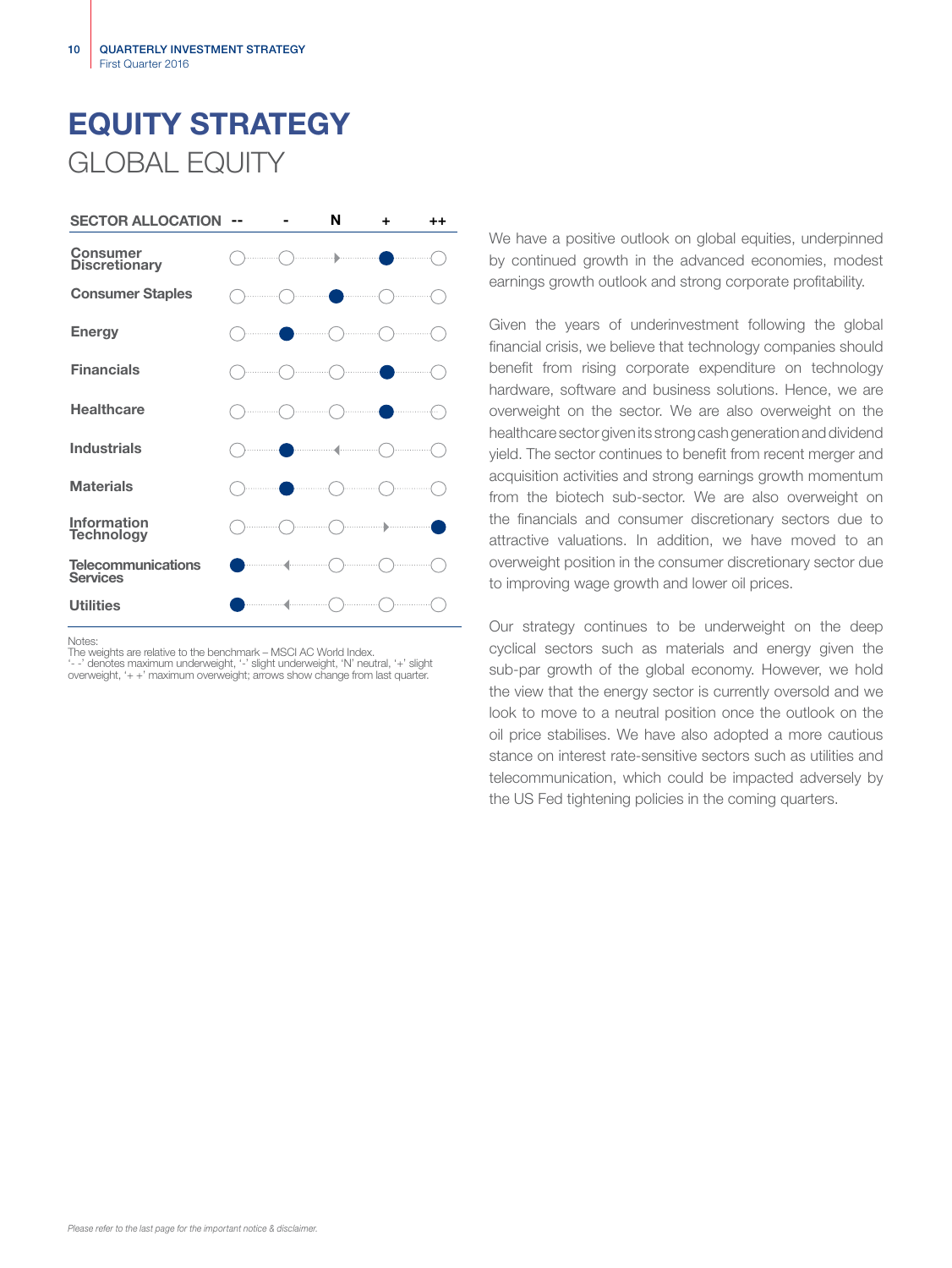| <b>REGIONAL ALLOCATION</b> |    | N                      | ٠ | $^{\mathrm{+}}$ |
|----------------------------|----|------------------------|---|-----------------|
| <b>DEVELOPED</b>           |    | .<br>.                 | . |                 |
| <b>US</b>                  | ). |                        |   |                 |
| <b>EUROPE</b>              |    |                        |   | .               |
| <b>JAPAN</b>               |    | .                      |   |                 |
| <b>CANADA</b>              |    |                        |   |                 |
| <b>AUSTRALIA</b>           |    |                        | . |                 |
| <b>EMERGING</b>            |    |                        |   |                 |
| Asia Ex-Japan              |    | <b>Service Service</b> |   | .               |
| <b>LATAM</b>               |    |                        | . | .               |
| <b>EMEA</b>                |    |                        |   |                 |

Notes:

The weights are relative to the benchmark – MSCI AC World Index.

'- -' denotes maximum underweight, '-' slight underweight, 'N' neutral, '+' slight overweight, '+ +' maximum overweight; arrows show change from last quarter.

We have a preference for Developed Markets (DM) over Emerging Markets (EM). This is because of the divergence in growth trajectories, the effects of capital flows (due to the impending US Fed rate increase) and perceived risks to earnings expectations from shifting revenue and cost trends. Within DM, we have downgraded our overweight position in US to neutral. Our view is that the continued dollar strength will be a headwind to overseas corporate profit while the tightening labour force will result in a higher wage inflation that will curtail corporate profits. Meanwhile, we retain the view that the region's economies remain on a strong recovery trajectory and the region is still attractive for selective value plays.

We have upgraded Europe to an overweight position as the potential for further corporate earnings upgrades are in place. A weaker euro has helped to lift confidence, boost economic activities and propel the markets higher. The region has significant operating leverage to an upturn in economic activities with the profit margins currently at trough levels. However, we are mindful of possible headwinds with regard to recent election results in the peripheral countries where socialist parties are gaining ground, and increasing geopolitical risks spreading from Middle East conflicts.

Concerns continue to linger over the long-term efficacy of Japan Prime Minister Abe's 'third arrow' economic policy. However, we see opportunities arising from beneficiaries of Japan's QE. Economic data remains mixed, but we believe that the Bank of Japan (BoJ) will remain accommodative, which would in turn support the market. Despite disappointments in policy and the anaemic economic backdrop, there are some positive developments in corporate governance and corporate performance. Hence we retain our neutral position in Japan.

We retain our underweight position in the EM. Challenges are expected to persist due to domestic imbalances and the build-up of excess credit in the period post the Global Financial Crisis. The slowdown in China continues to weigh heavily on the demand and prices of resources. The abrupt shift in the resources sector has dampened investments and growth in much of the developing world. The EM still represent good multi-year opportunities from a structural and macro standpoint but face challenges from a cyclical standpoint. Growth is falling short of expectations and corporate earnings could face further downward pressures unless productivity levels can continue to rise. There are interesting bottom-up opportunities but stock selection is increasingly critical.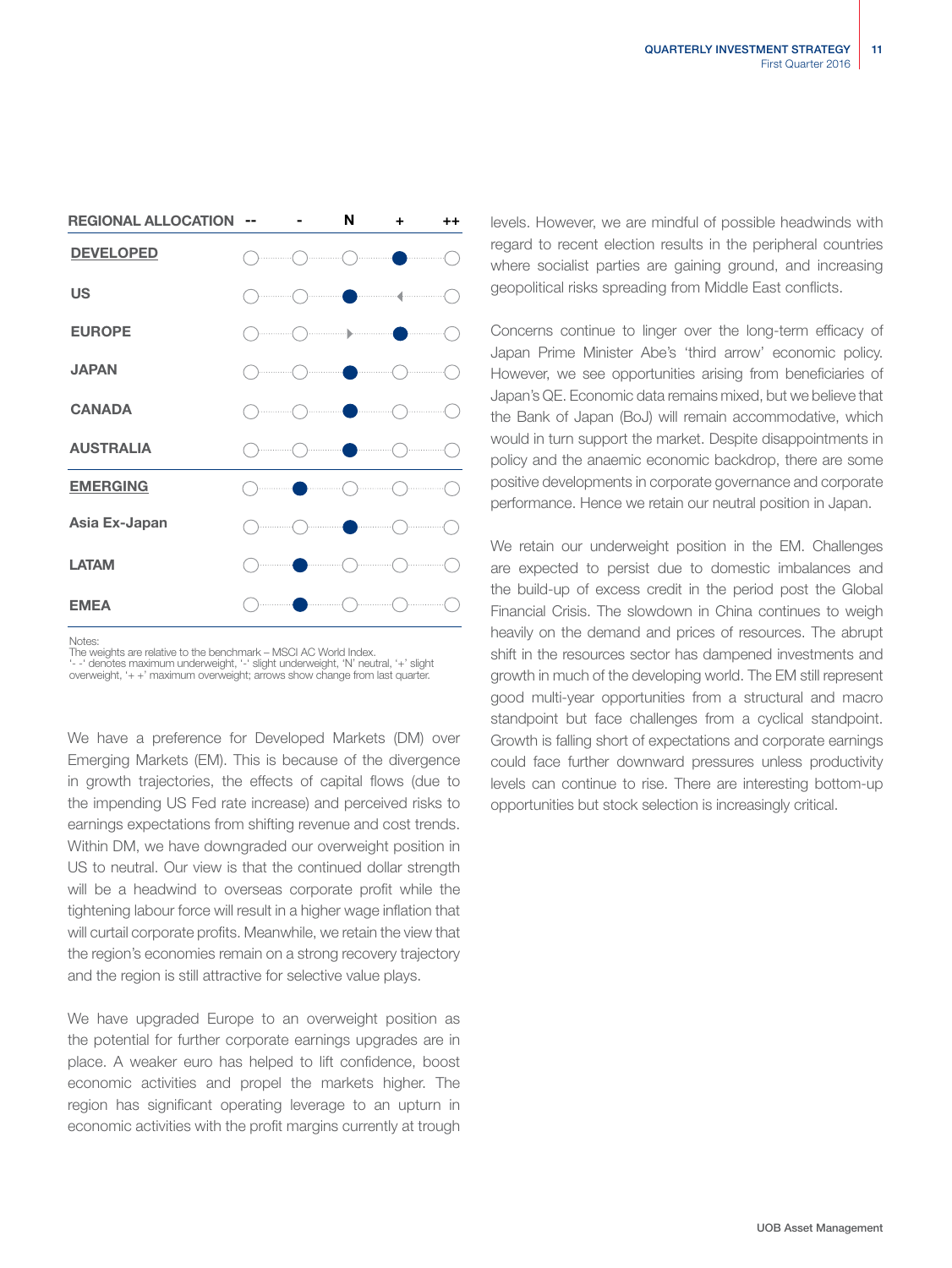## ASIA PACIFIC EQUITY



Our representative Asia Pacific strategy is currently overweight on the consumer discretionary, healthcare and technology sectors. We have increased our weights in technology recently as some selective value plays emerged with the recent correction in the last quarter. We remain optimistic about the longer-term trend for the consumer and technology sectors as they provide exposure to the continued strong growth of domestic demand and e-commerce in the emerging economies.

The strategy is underweight on the materials sector due to concerns on incremental demand from China which is experiencing slower growth and in the midst of implementing reforms. On the other hand, we have moved to a neutral position in energy given strong demand response as a result of low oil prices and improving demand-supply balance globally.

Notes:

The weights are relative to the benchmark – MSCI Asia Pacific Index. '- -' denotes maximum underweight, '-' slight underweight, 'N' neutral, '+' slight overweight, '+ +' maximum overweight; arrows show change from last quarter

| <b>REGIONAL ALLOCATION --</b> |  | N                                                                                                                                                                                                                                                                                                                                                                  |  |
|-------------------------------|--|--------------------------------------------------------------------------------------------------------------------------------------------------------------------------------------------------------------------------------------------------------------------------------------------------------------------------------------------------------------------|--|
| Asia Ex-Japan                 |  | $\begin{picture}(180,10) \put(0,0){\vector(1,0){100}} \put(10,0){\vector(1,0){100}} \put(10,0){\vector(1,0){100}} \put(10,0){\vector(1,0){100}} \put(10,0){\vector(1,0){100}} \put(10,0){\vector(1,0){100}} \put(10,0){\vector(1,0){100}} \put(10,0){\vector(1,0){100}} \put(10,0){\vector(1,0){100}} \put(10,0){\vector(1,0){100}} \put(10,0){\vector(1,0){100}}$ |  |
| Japan                         |  | $\begin{picture}(180,10) \put(0,0){\line(1,0){10}} \put(10,0){\line(1,0){10}} \put(10,0){\line(1,0){10}} \put(10,0){\line(1,0){10}} \put(10,0){\line(1,0){10}} \put(10,0){\line(1,0){10}} \put(10,0){\line(1,0){10}} \put(10,0){\line(1,0){10}} \put(10,0){\line(1,0){10}} \put(10,0){\line(1,0){10}} \put(10,0){\line(1,0){10}} \put(10,0){\line($                |  |
| <b>Australia &amp; NZ</b>     |  | $\begin{picture}(180,10) \put(0,0){\line(1,0){10}} \put(10,0){\line(1,0){10}} \put(10,0){\line(1,0){10}} \put(10,0){\line(1,0){10}} \put(10,0){\line(1,0){10}} \put(10,0){\line(1,0){10}} \put(10,0){\line(1,0){10}} \put(10,0){\line(1,0){10}} \put(10,0){\line(1,0){10}} \put(10,0){\line(1,0){10}} \put(10,0){\line(1,0){10}} \put(10,0){\line($                |  |

Notes:

The weights are relative to the benchmark – MSCI Asia Pacific Index.<br>'- -' denotes maximum underweight, '-' slight underweight, 'N' neutral, '+' slight<br>overweight, '+ +' maximum overweight; arrows show change from last qua

The current positioning of the Asia Pacific strategy is to be overweight on Australia. The position is funded from an underweight position in Japan. We retain a neutral position in Asia ex-Japan. This is a result of bottom-up securities selection and does not necessarily reflect a view on the broader index.

For example, the overweight position in Australia is due mainly to the relative appeal of Australian materials and financials against the rest of the region. Similarly, the underweight position in Japan reflects our concern on the operating prospects of Japanese financials and materials companies.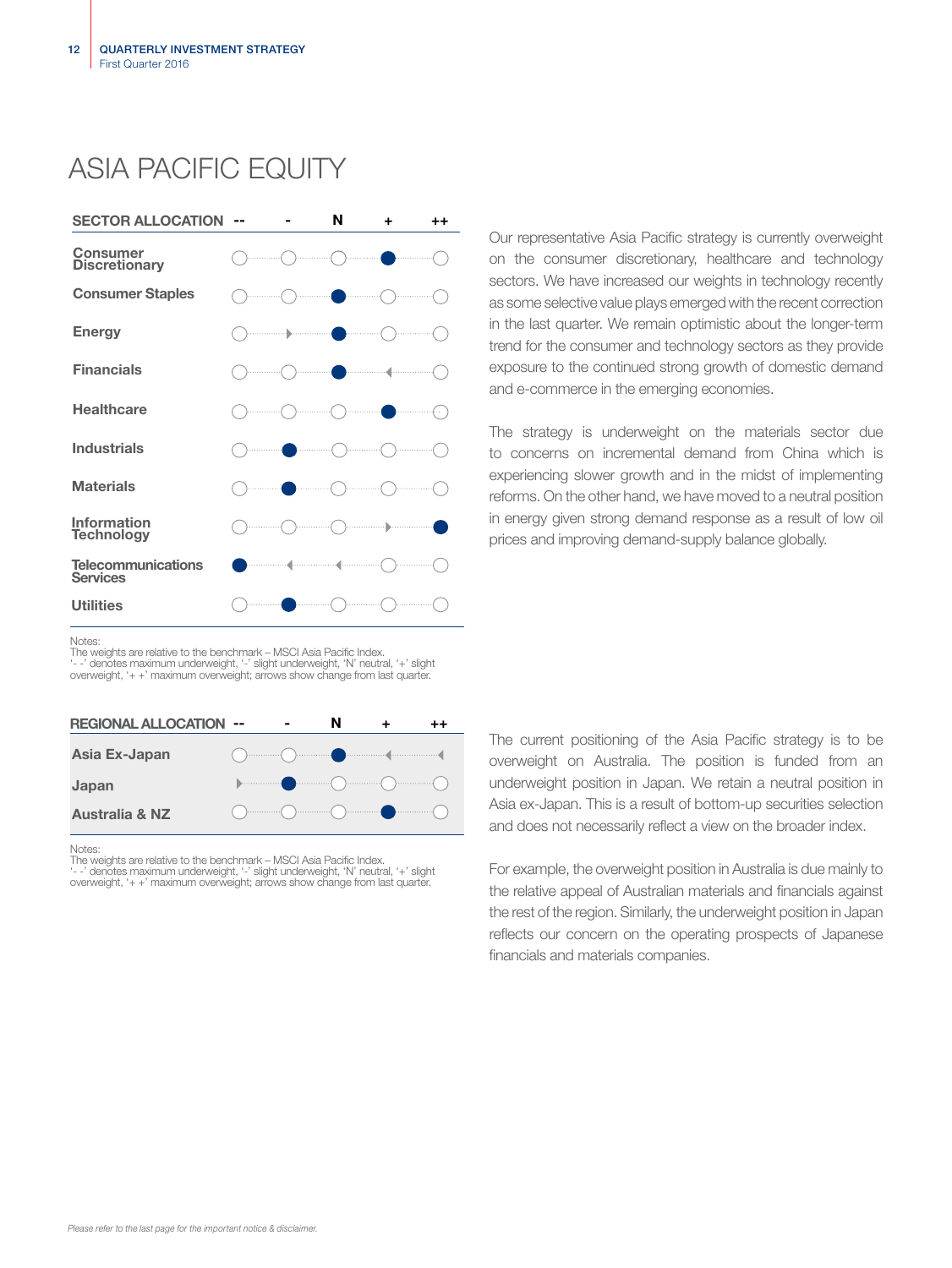## ASIA EX-JAPAN EQUITY



Notes:

The weights are relative to the benchmark – MSCI Asia ex-Japan Index.

'- -' denotes maximum underweight, '-' slight underweight, 'N' neutral, '+' slight overweight, '+ +' maximum overweight; arrows show change from last quarter.

| <b>COUNTRY ALLOCATION</b> |   | N                    | ÷ | $++$ |
|---------------------------|---|----------------------|---|------|
| China                     |   |                      |   |      |
| <b>Hong Kong</b>          |   |                      | . |      |
| India                     |   |                      |   |      |
| <b>Indonesia</b>          |   |                      |   |      |
| <b>South Korea</b>        |   | .                    |   |      |
| <b>Malaysia</b>           |   |                      |   |      |
| <b>Philippines</b>        |   |                      |   |      |
| Singapore                 | ь |                      |   |      |
| <b>Taiwan</b>             |   |                      |   |      |
| <b>Thailand</b>           |   | $\ddot{\phantom{1}}$ |   |      |

Notes:

The weights are relative to the benchmark – MSCI Asia ex-Japan Index. '- -' denotes maximum underweight, '-' slight underweight, 'N' neutral, '+' slight overweight, '+ +' maximum overweight; arrows show change from last quarter. Growth in Asia continues to face headwinds led by China's economic slowdown and weak export growth. While the first US interest rate increase looks imminent, expectations on the path of rate increase will set the tone for investor sentiment.

In China, growth should stabilise with the impact of earlier monetary loosening, mini-stimulus programmes and a property market pick-up. Economic rebalancing is accelerating with the growth in the services sector outpacing that of the industrial production sector. Within the services sector, household services have the strongest prospects for steady growth led by household income growth and supportive economic policy.

We believe that as the US raises interest rates, the North Asian markets are relatively better able to withstand any potential fund outflows. However, the ASEAN markets have corrected, pricing in a slowdown in growth. Meanwhile, progress on policy reform and infrastructure has also been disappointing, but the potential for acceleration in India, Indonesia and Thailand remains.

Political uncertainty will be heightened in the first half of 2016 (1H2016) as elections are planned for Taiwan, Korea and the Philippines. Policies are expected to be consumer-friendly in the period leading up to elections. The Taiwan elections in January will be most closely watched due to implications from the crossstraits relations with China.

Asia markets have corrected in the lead up to the US interest rate lift-off. Asian equity valuations are now attractive at more than one standard deviation below the mean level on a price-tobook basis – a level that was last seen during the 2008 Global Financial Crisis.

Even as overall growth remains modest, new economy sectors including internet, healthcare, education and tourism enjoy stronger growth prospects. Rising internet and smartphone penetration will accelerate technological disruption across sectors including retail, financial services, travel and transportation sectors. This trend presents bottom-up investment opportunities in e-commerce, information technology services and financial technology sectors.

The key risks are a disorderly capital outflow, currency volatility and worse-than-expected slowdown in China.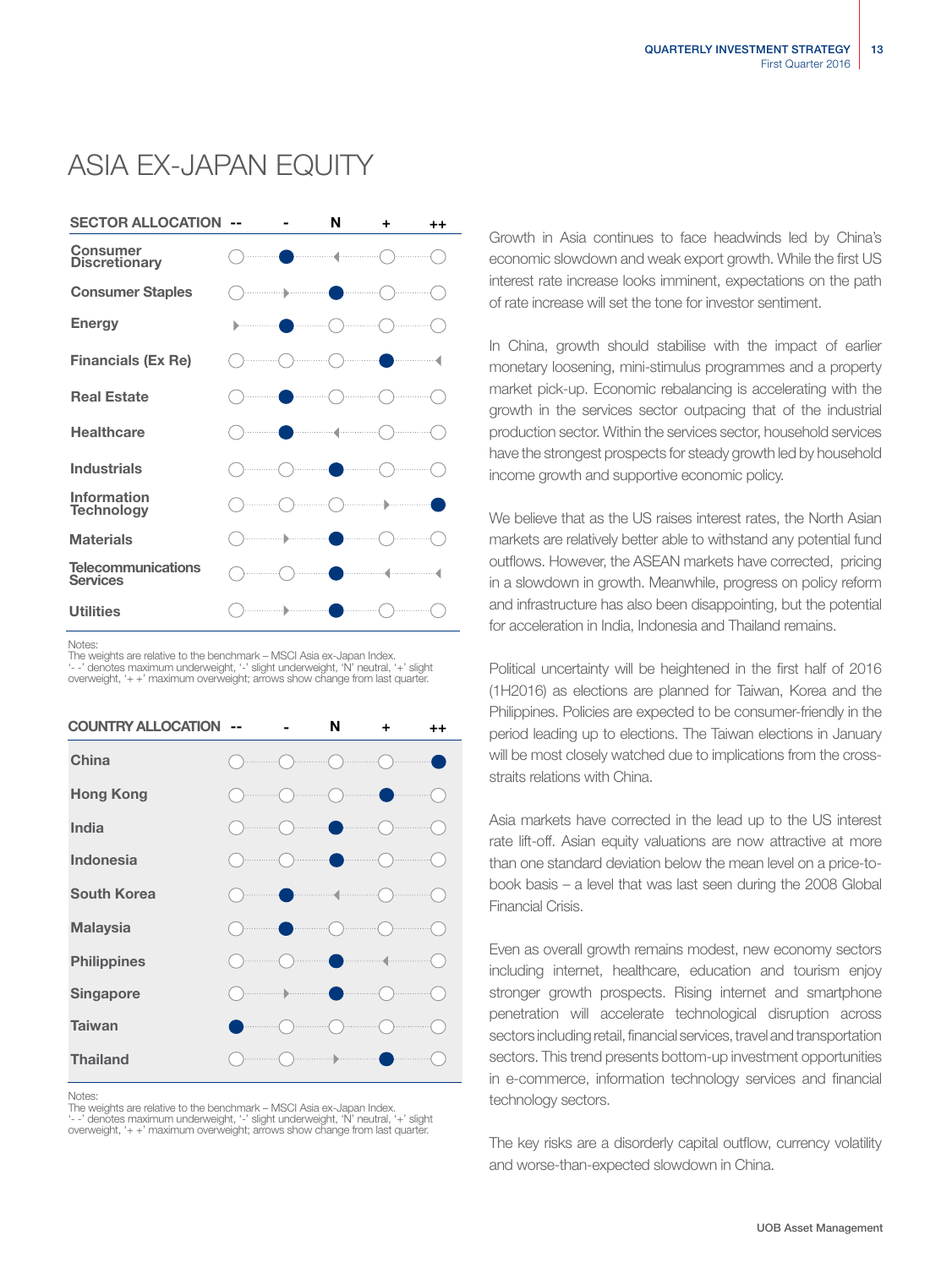## ASEAN FOUITY



ASEAN continues to face macro headwinds from slowing economic growth amid a weaker growth environment in Asia. However, we maintain our view that the economic situation in ASEAN does not foreshadow a repeat of the Asian Financial Crisis in 1997 as foreign reserves, external debt and banking sector health are all stronger now.

Our representative ASEAN strategy is currently overweight on the consumer staples, healthcare, real estate and industrials sectors. On the other hand, the strategy is underweight on the financials and consumer discretionary sectors.

### Notes:

The weights are relative to the benchmark – MSCI South East Asia Index. '- -' denotes maximum underweight, '-' slight underweight, 'N' neutral, '+' slight overweight, '+ +' maximum overweight; arrows show change from last quarter.

| <b>COUNTRY ALLOCATION</b> | -- | N |  |
|---------------------------|----|---|--|
| <b>Singapore</b>          |    |   |  |
| <b>Malaysia</b>           |    |   |  |
| <b>Indonesia</b>          |    |   |  |
| <b>Thailand</b>           |    |   |  |
| <b>Philippines</b>        |    |   |  |

### **Notes**

The weights are relative to the benchmark – MSCI South East Asia Index. '- -' denotes maximum underweight, '-' slight underweight, 'N' neutral, '+' slight overweight, '+ +' maximum overweight; arrows show change from last quarter. In the first half of 2016, we view that the economic stimulus measures introduced by Indonesia and Thailand will begin to have a more pronounced economic impact. We believe that they are a step in the right direction to improve business confidence and consumer demand, and ultimately boost economic growth. Going forward, the rate of government spending is of crucial importance in markets such as Indonesia, Thailand and the Philippines to drive economic growth.

The ASEAN strategy is overweight on Indonesia while the underweight position in Malaysia has been reduced. We are neutral on Singapore, Thailand and the Philippines.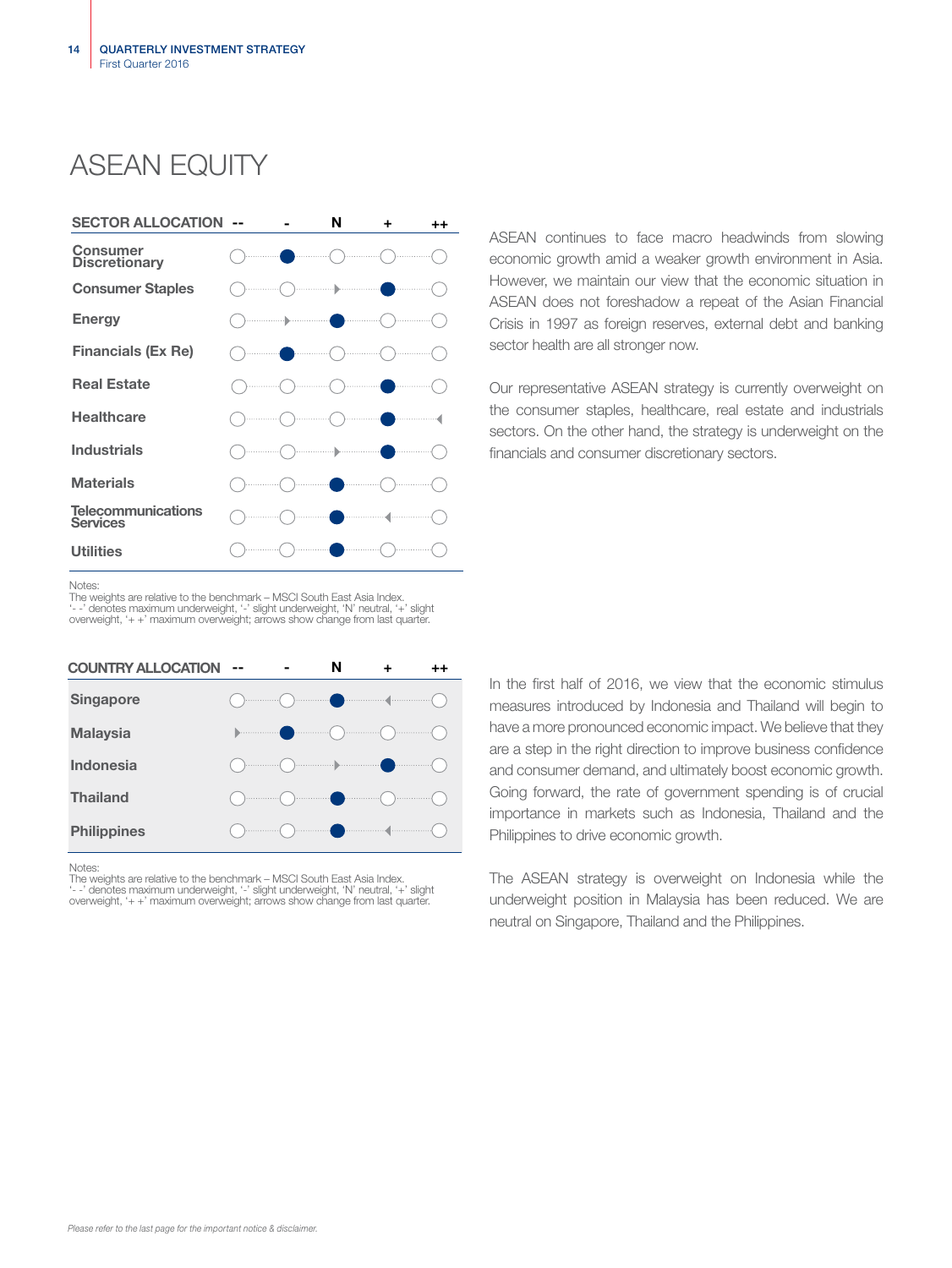## SINGAPORE EQUITY



The Singapore market is expected to continue to trade in a range in the quarter ahead, driven by unexciting corporate earnings offset by relatively supportive valuations. Economic growth remains muted with market expectations of 2016 GDP growth at around a modest level of two per cent.

The strategy is overweight on the consumer staples, energy, real estate, healthcare and information technology sectors. We are underweight on the consumer discretionary, financials, industrials and telecommunication services sectors.

Notes:

The weights are relative to the benchmark – MSCI Singapore Index.<br>'--' denotes maximum underweight, '-' slight underweight, 'N' neutral,<br>'+' slight overweight, '+ +' maximum overweight; arrows show change from last quarter.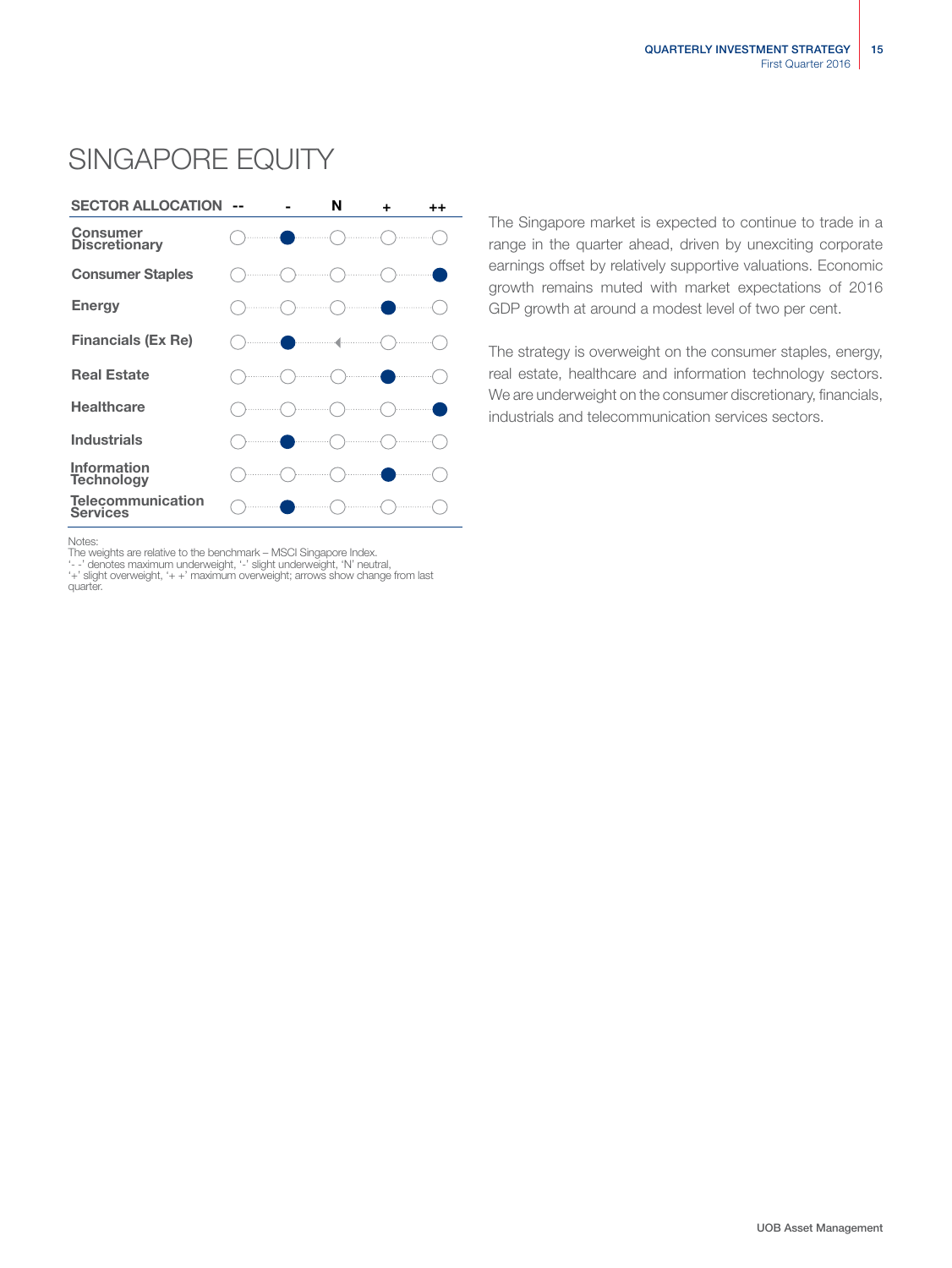## FIXED INCOME STRATEGY GLOBAL FIXED INCOME



Notes:

The weights are relative to the appropriate benchmark(s).<br>'- -' denotes maximum underweight, '--' slight underweight, 'N' neutral, '+' slight<br>overweight, '+ +' maximum overweight; arrows show change from last quarter.<br>\*'+'

Our global fixed income strategy remains overall underweight on the DM and neutral on the EM and Asia.

In the DM, we remain underweight on government debt, and less underweight on corporates. We are generally positive on investment grade corporate credits for carry against the gradual rising of the US Treasury (UST) yields while keeping duration neutral versus the benchmark. We remain cautious on high yield credits. We also remain defensive and selective in our credit selection.

In the EM, we maintain a neutral weight. Similarly, we remain neutral on EM sovereigns and on corporates. We continue to favour USD-denominated EM credits and remain underweight on local currency credits, particularly in commodity-based EM economies.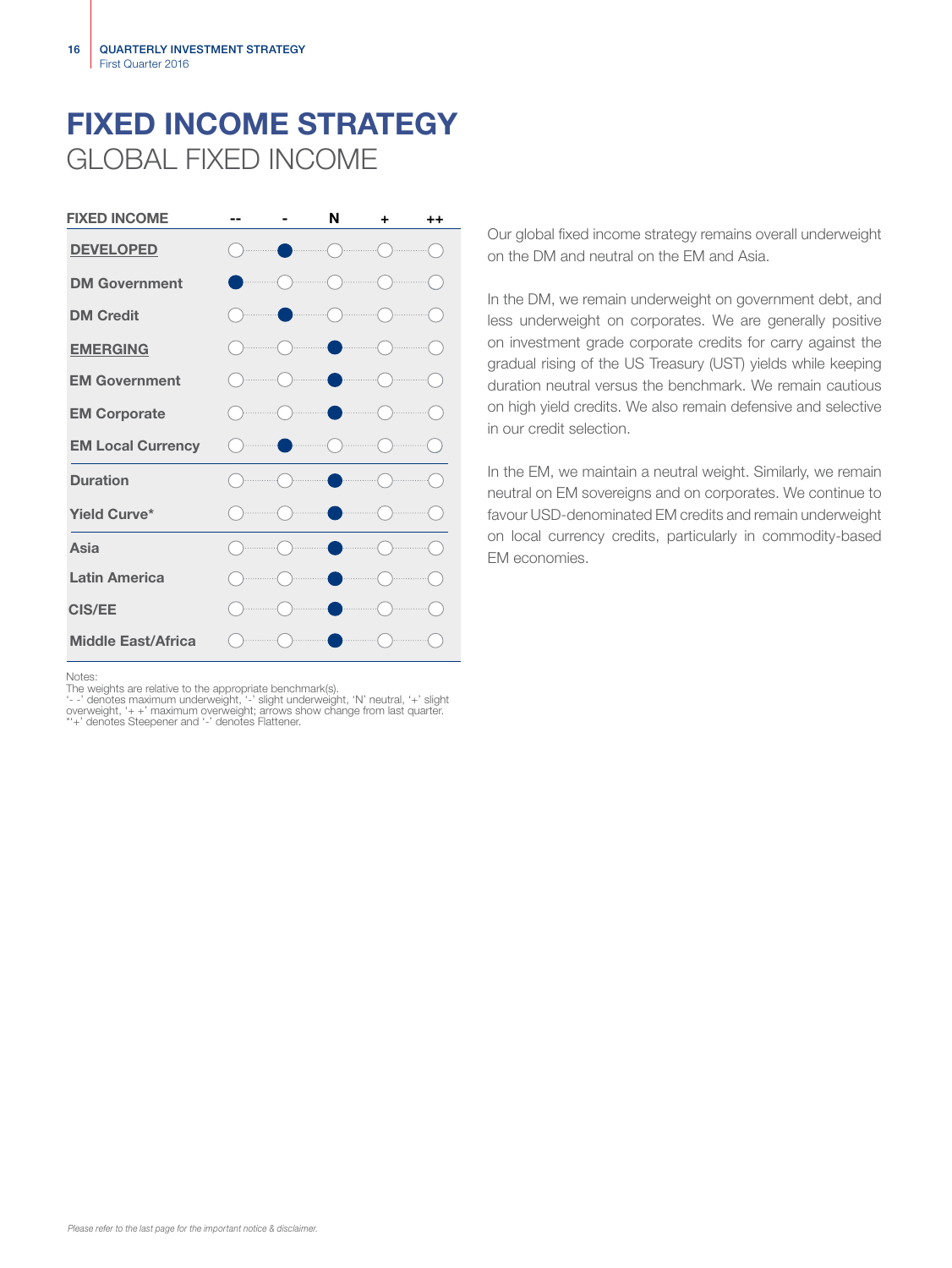## DEVELOPED MARKETS

### **Review**

In the last quarter of 2015, the ten-year US Treasury (UST) yield fell to a low of just below two per cent due to the markets having doubts on the US Fed lifting the Fed Fund rate, and with declining oil prices. The yields subsequently rebounded after US Fed officials were seen preparing the markets for a tighter monetary policy with a mid-December meeting and investors were also encouraged by the strong US nonfarm payroll data. On the other hand, the ten-year German bond yield moved downwards as expectations built up for another round of QE from the European Central Bank (ECB). In November, the ECB reiterated its willingness to consider additional QE measures. The interest rate differential between the US and German bond yield gapped wider and the euro weakened further against the USD.

### Outlook and Strategy

Investors are bracing for the US Fed's first rate increase in years and the market has shifted its thinking from the timing of the rate increase to its pace. This may happen as early as 17 to 18 December 2015 at the last Federal Open Market Committee (FOMC) meeting for the year. We are mindful of the correlation of the rates with long-end DM bond yields. However, the move will be differentiated by the path divergence to be undertaken by the respective central banks.

The Fed Fund futures market is pricing in approximately 2.4 increases in 2016, which we believe will run the risk of underpricing the number of increases for the following year. Previous cycles also underpriced the increase at the onset of the upturn in policy rates. Meanwhile, headline inflation has been low and has upside risk. Oil prices at the current level are unlikely to be sustainable for the long term and the wearing off of base effects will push inflation higher.

In Europe, the ECB delivered further QE in early December including taking deposit rates further into negative territory as well as extending the asset purchase programme.

For the UK, the resilient economy and strong labour market puts it as one of the first to tighten monetary policies following the US Fed's move. However, the recent unexpected dovish tone from the Bank of England faces headwinds to growth from fiscal consolidation which are expected for the following year. UK's referendum on EU membership, date still unconfirmed, will curtail the pound stirling's performance.

The Bank of Japan (BOJ) seems less concerned about the specific timeframe for reaching the two per cent inflation target and has pushed its timing back by six months. We note that while headline inflation is still low, core inflation (headline inflation less food and energy) has been gradually increasing. Coupled with market expectation for a supplementary budget for the following year to boost the economy, the BOJ is likely to put policy changes on hold for another quarter.

In Canada, its economic momentum seems to have troughed. While it is less synchronised with the US than before, it will still benefit from the US economy. We expect the central bank to put the policy rate on hold.

In Australia, the Reserve Bank of Australia still views the overall monetary conditions as accommodative though it believed that the inflation outlook provides room for further easing. The recent improvement in the labour market suggests that the policy rate will be put on hold.

We have a short duration slant for US and UK government bonds while keeping a neutral duration on Japanese, core European, Canadian, and Australian government bonds.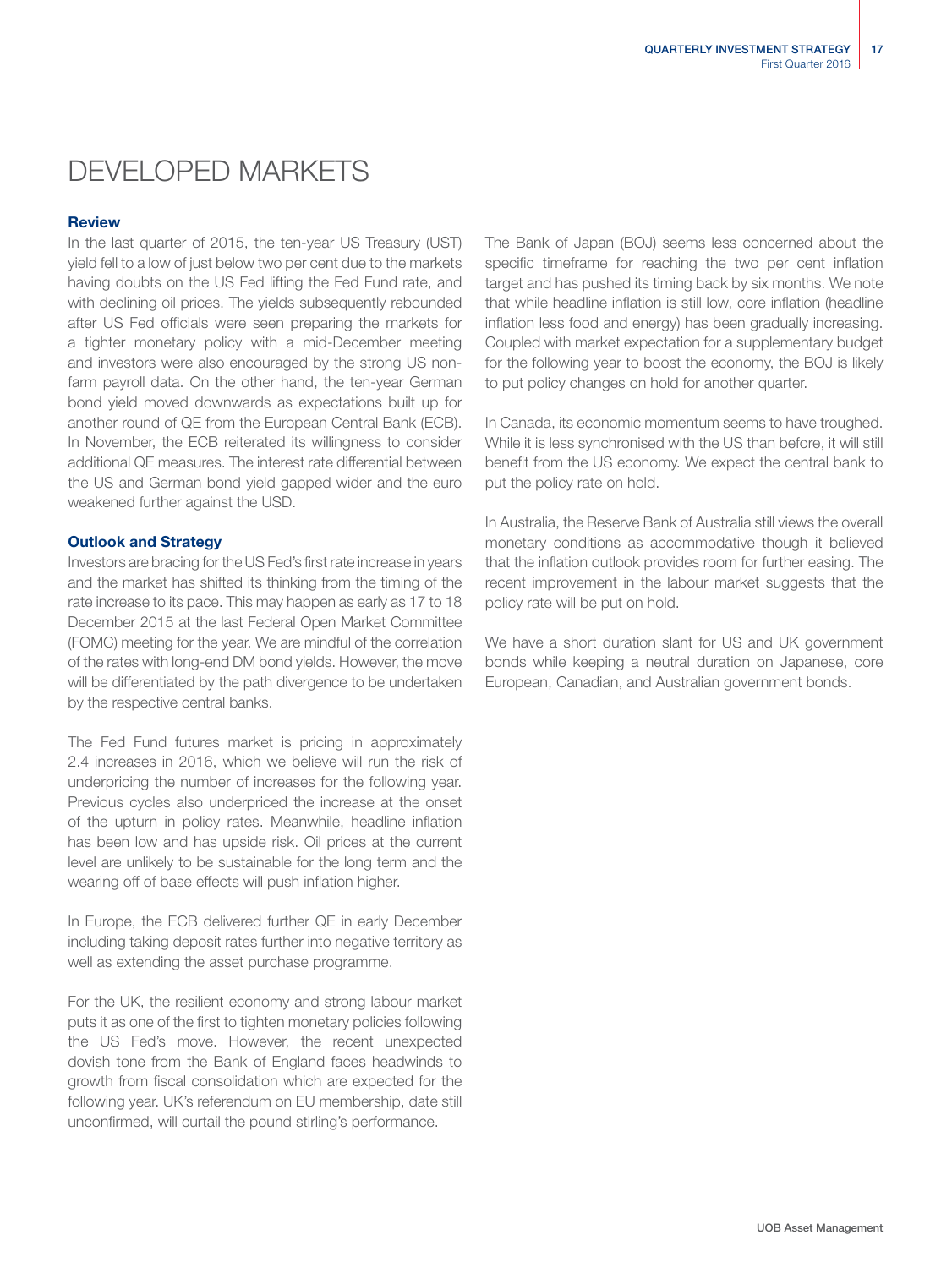## EMERGING MARKETS

### Review

Over the second half of 2015, EM has been volatile with yields trading between 6.4 to 5.8 per cent. Despite the tide of negative news, EM did manage to stage a recovery. We believe that too much bad news was priced in and the markets were oversold. As the tide subsided, bond prices and their corresponding foreign exchange (FX) rates recovered some of the losses.

### Outlook and Strategy

EM bond spreads above 400 basis points (bps) and yields above six per cent offer an attractive entry point for mediumterm investors. While the bullish outlook for EM has passed, we believe that investing in EM bonds offers an attractive yield for any diversified portfolio. The pricing of the bonds often allows investors to be compensated for the risk taken. We remain positive on EM USD sovereign bonds, but negative on EM FX. We have reduced our USD long positions versus EM FX, though we maintain a small position.

In an environment with only modest global growth and low levels of global inflation, it is likely that interest rates stay relatively low for a period of time. Despite the fact that the US Fed is likely to increase interest rates before the year ends, bond yields have remained stable. Interest rate expectations into 2016 and beyond have been pared back. However, we believe that in many cases, a medium-term bond investor may be compensated adequately for interest rate risk and that EM bonds are attractive at yields greater than six per cent.

The second important consideration is adequate compensation for credit risk. The bullish case for EM may be over, but the weight of the asset class in global portfolios has increased. While there are real risks of credit rating downgrades, the inclusion of EM bonds may create a well-diversified portfolio for investors in the immediate horizon. In addition, EM countries still need to maintain a commitment to the bond markets because access to global financial markets is a critical part of a nation's growth plans. For example, Russia was one of the main underperforming markets in 2014 but turned into an outperformer this year. In the face of a recession, the external position of the country was well managed. Russia allowed the depreciation of the ruble, the contraction of imports, and the aggressive increase in interest rates to stem rising inflation. Despite losing its investment grade rating, Russian financial assets staged a remarkable recovery in 2015.

Despite the challenges in EM for 2015, we believe investors should look for good entry points where one may be adequately compensated for risk.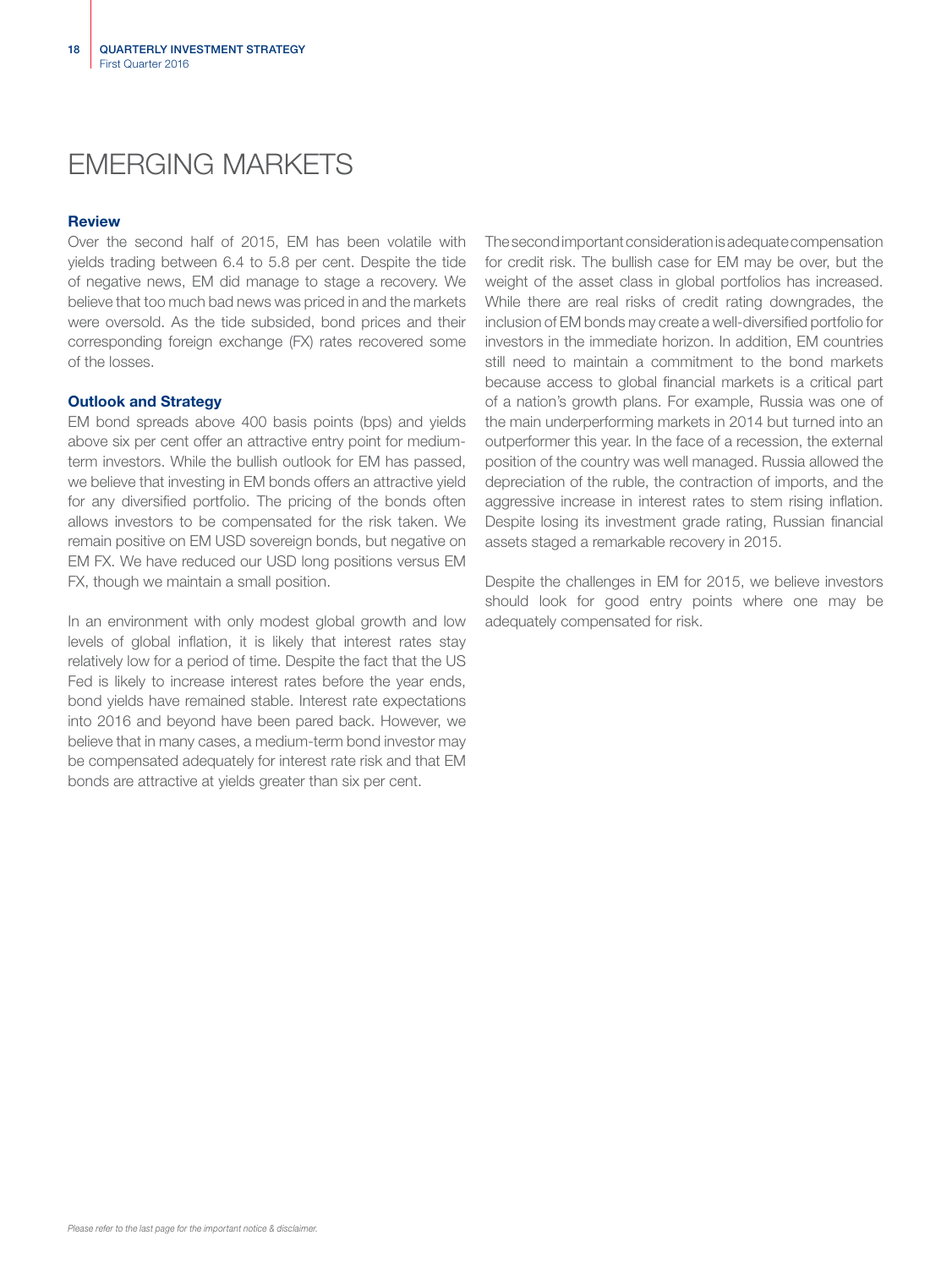### **Review**

Asian hard currency bonds registered a positive return of 1.63 per cent in USD terms for the first two months of the fourth quarter of 2015 (4Q15) after falling 0.53 per cent in the third quarter of 2015 (3Q15). After a substantial spread widening of 49 bps in Asian credit spreads in August and September 2015, we saw a sharp rally in October 2015 as investors were keen to put cash to work alongside a stabilised market. The Asian bond credit spread narrowed by about 30 bps in October 2015.

The absence of weaker-than-expected economic data and positive market technicals was believed to be the main driver for this rally. In addition, money waiting to be invested before the year's end and a quiet new issuance market prompted the market to rally throughout October. The non-investment grade (non-IG) segment had thus done better than IG as investors were more willing to take on risk. With the expectation of a US rate increase in December, the ten-year UST yield rose from 2.04 to 2.14 per cent.

### Outlook and Strategy

Moving ahead, although we are neutral with a cautious outlook, we are inclined to stay fully invested in the Asian bond market for the carry. While global growth will remain modest, we believe that the negative shocks that we experienced in August and September are unlikely to be repeated. Deflationary pressures from lower oil prices will continue to keep overall inflation low although this base effect will start to diminish as we approach 2016. On the valuation front, the recent October rally had clawed back almost twothirds of the credit spread widening suffered during August and September. As at end October, the average spread stood at about 35 bps wide from June's low of 248 bps. The IG credit spread was at 32 bps wide from its low of 185 bps while non-IG credit spread was at 62 bps wide from its low of 498 bps. This may present an attractive proposal for investors to invest so as to gather the carry over cash.

In view of the impending US rate increase cycle towards the end of the year and the uncertainties of the divergent monetary policies that central banks have created, we believe that market volatility will likely rise. As such, highly stringent credit selection and more nimble positioning will be of vital importance for our portfolio management.

### ASIA SINGAPORE

### **Review**

Singapore's GDP expanded 1.9 per cent year-on-year (yoy) in 3Q15. The upward revision from the advance estimate of 1.4 per cent yoy was led by resilient services growth. Headline inflation came in at -0.8 per cent yoy in October, marking the 12th consecutive month of contraction, on the back of lower private transport and accommodation costs. Core inflation eased to 0.3 per cent yoy from 0.6 per cent yoy in the previous month, reflecting lower electricity tariffs and retail prices. The SGD ended November at 1.4109 and weakened 0.7 per cent from 1.4012 as at end October on renewed SGD depreciation expectations.

The SGD primary corporate bond markets have been relatively quiet in recent months on the back of the weakening SGD. Scarcity of high yield (HY) new issues in the second half of 2015 (2H2015) has been supportive of secondary prices. The new issuance pipeline looked more skewed towards IG issuers. Interest in perpetual bonds was boosted by issuance from Real Estate Investment Trusts (REITs). Technical factors continue to drive the market.

### Outlook and Strategy

The Ministry of Trade and Industry (MTI) expects the Singapore economy to grow by close to two per cent for 2015 and at a modest pace of one to three per cent for 2016 amid a challenging external environment. The Monetary Authority of Singapore (MAS) expects headline inflation to continue to be dampened by lower car prices and imputed rentals and come in at around -0.5 per cent in 2015 and between −0.5 to 0.5 per cent in 2016. Core inflation is expected to pick up gradually over the course of 2016 as the disinflationary effects of lower oil prices as well as budgetary and other oneoff measures dissipate. It is expected to come in at around 0.5 per cent in 2015 and between 0.5 to 1.5 per cent in 2016. On the currency front, we expect SGD to remain in the lower band of the SGD nominal effective exchange rate (S\$NEER). In view of the renewed SGD depreciation expectations, shortend rates are likely to rise as investors demand higher interest rates in compensation for a weakening SGD. We continue to be underweight on the short-end of the SGS (Singapore Government Securities) curve.

Heading into the end of the year, we expect secondary trading to be lacklustre. Some idiosyncratic credit events brought further uncertainty to Indonesian names (Trikomsel and Lippo Group REITs). However, it should have limited impact on broader investor sentiment. We also expect the SGD primary markets to slow further. The new issue activities will likely pick up in the new year.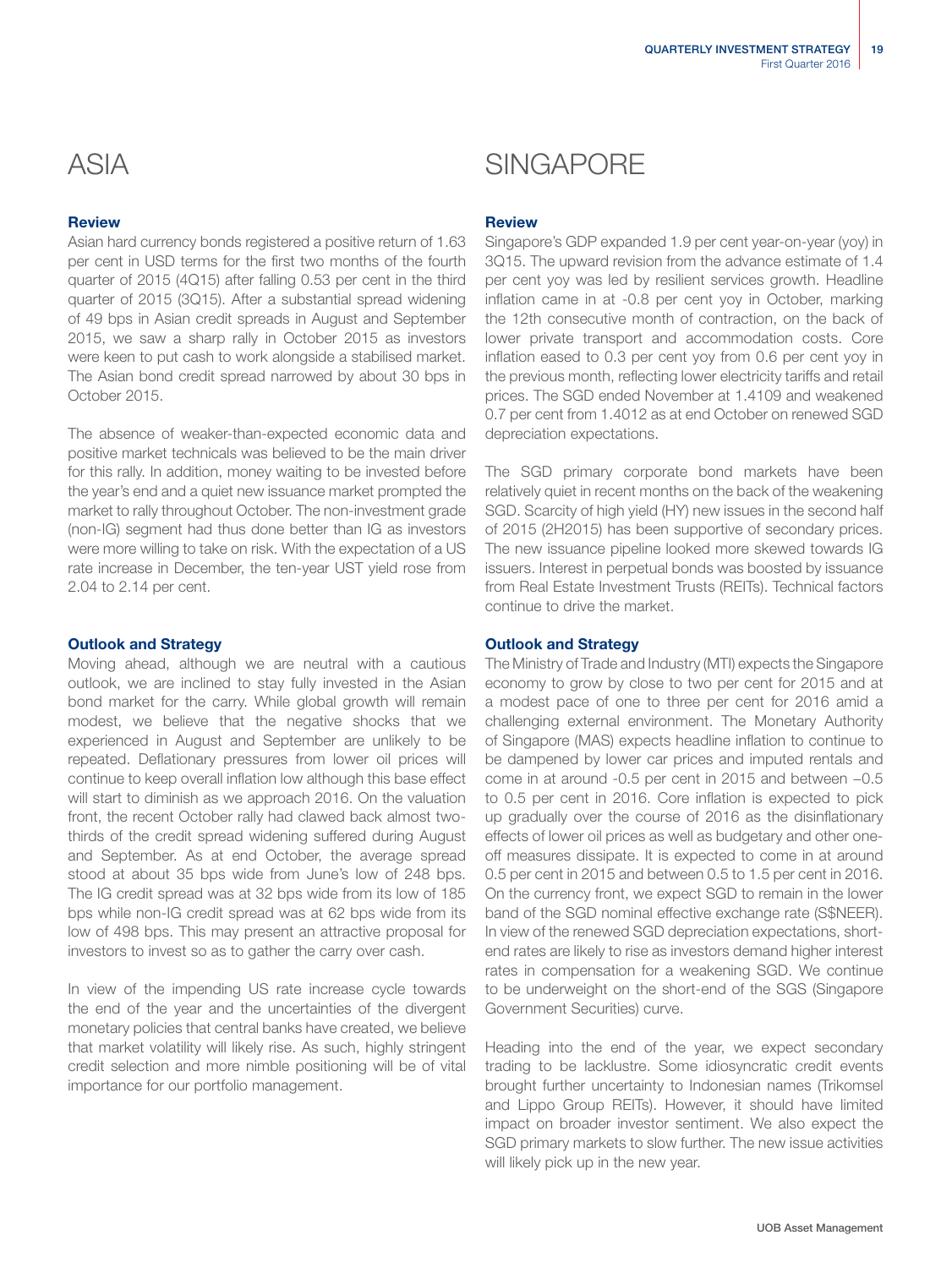## COMMODITIES STRATEGY

| <b>COMMODITIES</b>      |       |   | N |  |
|-------------------------|-------|---|---|--|
| <b>Agriculture</b>      | 1.1.1 |   |   |  |
| <b>Base Metals</b>      |       | . |   |  |
| <b>Bulk Commodities</b> | .     |   |   |  |
| <b>Energy</b>           |       |   |   |  |
| Gold                    |       |   |   |  |

Notes:

The weights are relative to the appropriate benchmark(s).<br>'- -' denotes maximum underweight, '-' slight underweight, 'N' neutral, '+' slight<br>overweight, '+ +' maximum overweight; arrows show change from last quarter.

### **Overview**

We remain at a neutral weight for the overall commodities sector. We believe 2016 will be a transitional year in the commodity cycle, with the supply-demand balance reaching equilibrium for many commodities and providing a platform for a sustainable recovery across the commodity spectrum. Recent price volatility has stemmed from disappointing industrial production ("IP") and manufacturing PMI data from leading commodity-consuming countries such as China, and the subsequent failure of commodity prices to respond to policy action to counteract weak demand. Price weakness is also due to the strong performance of the USD against nearly all other currencies, as investors wait for the expected increase in US interest rates in December 2015. Our neutral call is based on historical evidence that the USD actually weakened in the past four cycles of US interest rate increases. Similar behaviour in the coming months would see a recovery in commodity prices given their current negative correlation to the USD.

### **Agriculture**

We remain at a neutral weight on agriculture commodities, with data continuing to show little disruption from the weather. While moderate conditions have resulted in slightly lower corn, soybean and wheat prices, it is noticeable that agricultural prices are relatively stable compared to other commodities and may now be close to bottoming. Certainly, grain prices are more likely to see upside price risk through weather factors rather than further selling pressure. We note that fertilizer prices may also be bottoming with the main potash producers starting to show greater production discipline. The Australian Bureau of Meteorology continues to expect an El Nino weather event. Previous El Nino events have produced an upward movement in crude palm oil (CPO) prices as dry weather causes tree stress.

### Base Metals

We maintain our overweight position on base metals since prices remain deep in the cost curve and are encouraging

closure of existing capacity. This is combined with sharply lower investment in new production across most metals that will limit future supply growth. Despite the negative press reports, China's metal demand has been flat to positive this year, and should strengthen from the stimulative monetary policy. Base metals should also benefit from US expansion and a more stable and modestly expanding Europe as ongoing QE measures lift demand. We note the falling London Metal Exchange (LME) inventory levels for metals such as nickel and lead.

### Bulk Commodities

We continue to hold an underweight position in bulk commodities. Although the markets for iron ore, thermal coal and coking coal are clearly over-supplied, new low-cost supply continues to enter the market, only to be faced with weak demand in the steel and power sectors. Downward pricing pressure is likely to persist until the cost curve has flattened and only the lowest cost producers remain in the market. However, we note that it will still be possible for these low-cost producers to make healthy operating margins at current price levels. There are still attractive opportunities for low-cost thermal coal producers who have a strong competitive advantage in their domestic market.

### **Energy**

We maintain our neutral position in energy. Global demand continues to be positive, with strong Chinese gasoline demand and with the US setting a record high for total miles driven. Supply data is also showing positive trends, with US onshore domestic oil production continuing to fall. Offsetting these positive factors are the high levels of US crude oil inventories and concerns over Iranian oil supply returning to the global market. We expect crude oil prices will remain in a trading range as the Organisation of the Petroleum Exporting Countries (OPEC) agrees on coordinated production cuts in order to support crude oil prices. Geopolitical events remain a risk, with any supply disruption in the Middle East likely to produce a sharp upward movement in crude oil prices.

### Gold

We remain in an overweight position in gold given mixed global economic data and the probability of continued low real interest rates. Central banks remain as the aggregate net buyers, with the People's Bank of China (PBoC) following its sizeable June 2015 gold acquisition with continuing monthly purchases, and with Russia's Central Bank also making aggressive gold purchases. Retail demand from China and India is at record levels, with the Shanghai Gold Exchange setting the record of transaction levels in physical gold. Although the strong USD remains a potential headwind, a strong dollar also has the positive effect of lowering production costs and strengthening gold revenues for non-USD producers.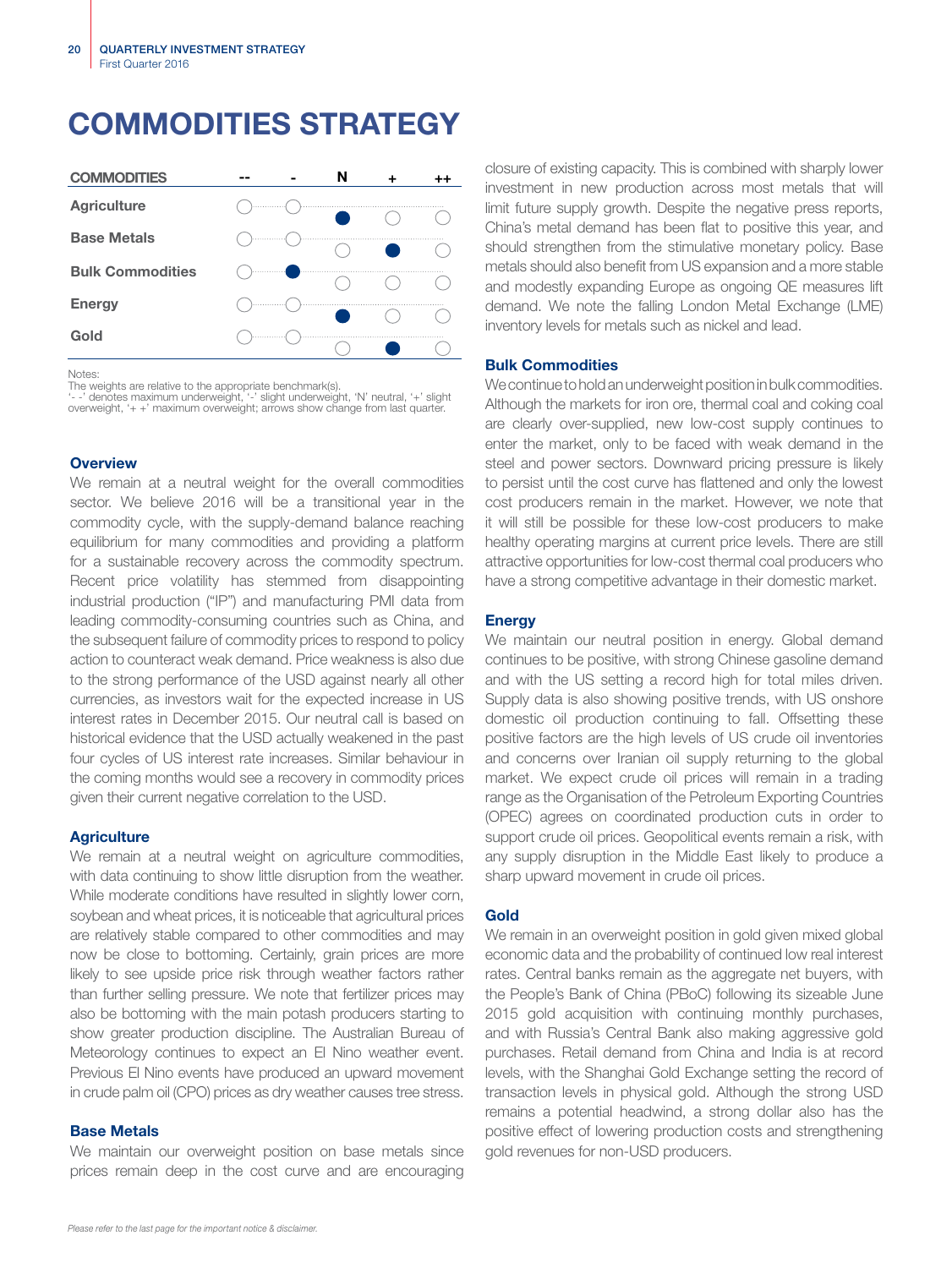### ECONOMIC INDICATORS APPENDIX DEVELOPED ECONOMIES EMERGING ECONOMIES



Purchasing Managers' Index **Purchasing Managers' Index** 





Industrial Production Growth (YoY%) **Industrial Production Growth (YoY%) Industrial Production Growth (YoY%)** 



### **Real GDP growth** (QoQ%, saar)\* **Real GDP growth** (QoQ%, saar)\*





\*For some economies, annualised GDP data are estimates by UOBAM. For India, data are in year-on-year percentages (YoY%). + China Caixin PMI was previously known as HSBC PMI (effective July 2015).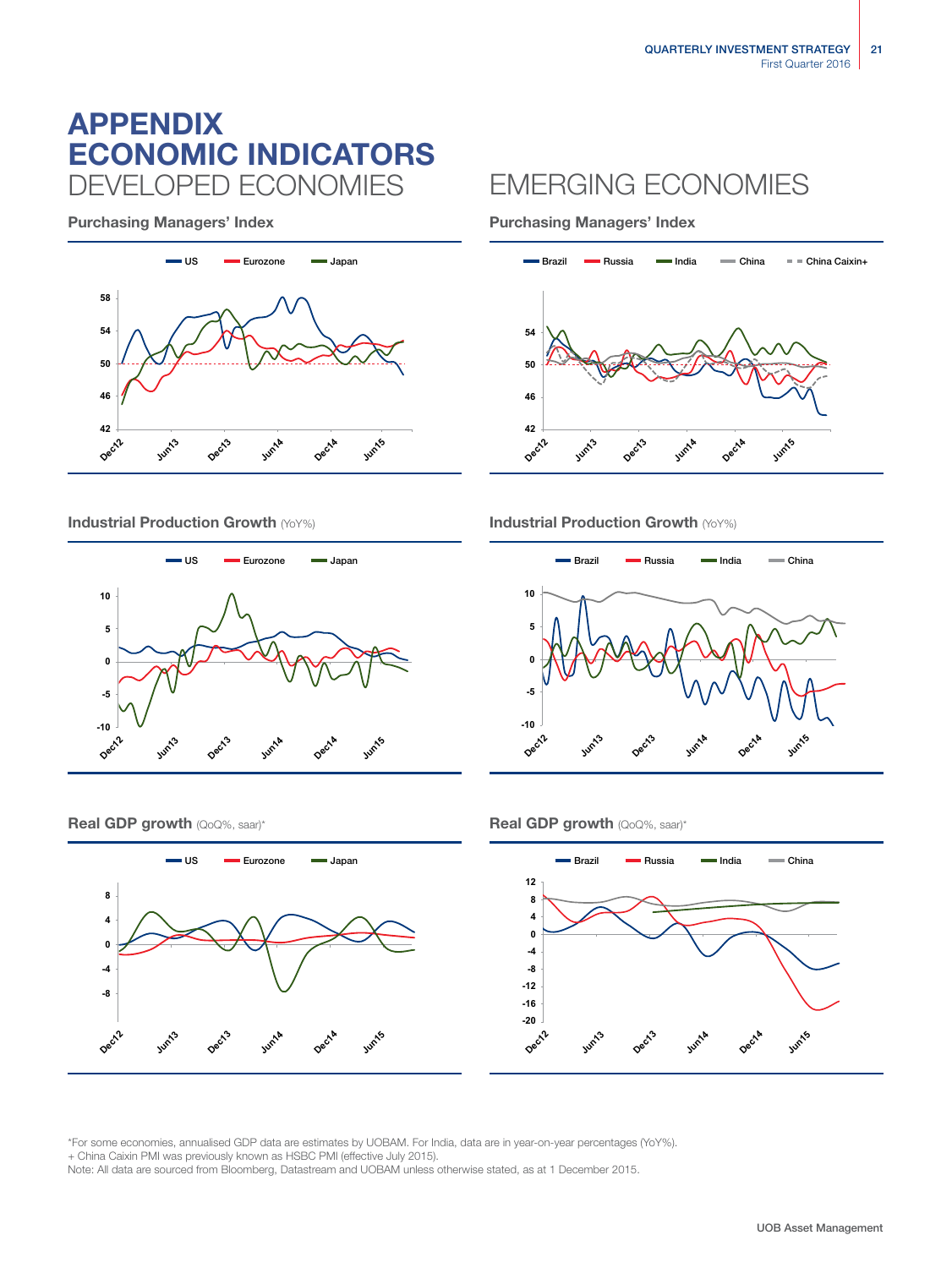## DEVELOPED ECONOMIES EMERGING ECONOMIES



Inflation - CPI (YoY%) and the control of the control of the line of the line of the line of the line of the line of the line of the line of the line of the line of the line of the line of the line of the line of the line



Note: All data are sourced from Bloomberg, Datastream and UOBAM unless otherwise stated, as at 1 December 2015.

### Central Banks Interest Rates

| <b>Country</b>        | <b>Interest Rate</b>                 | <b>Current Rate</b><br>$(\%pa)$ | Latest<br><b>Meeting</b> | <b>Change at</b><br>Latest Mtg (bp) | <b>Last Change</b> | <b>Next Meeting</b> |
|-----------------------|--------------------------------------|---------------------------------|--------------------------|-------------------------------------|--------------------|---------------------|
|                       |                                      | $1 - Dec-15$                    |                          |                                     |                    |                     |
| <b>United States</b>  | Fed Funds Target Rate US             | 0.250                           | 28 Oct 2015              |                                     | 16 Dec 08 (-75bp)  | 17 Dec 2015         |
| Eurozone              | Refinance Rate                       | 0.050                           | 22 Oct 2015              |                                     | 4 Sep 14 (-10bp)   | 3 Dec 2015          |
| Japan                 | <b>BOJ Overnight Call Rate</b>       | 0.077                           |                          |                                     | 27 Nov 15 (+0.1bp) |                     |
| <b>United Kingdom</b> | <b>UK Official Bank Rate</b>         | 0.500                           | 30 Nov 2015              |                                     | 5 Mar 09 (-50bp)   | 10 Dec 2015         |
| <b>Brazil</b>         | <b>Brazil Selic Target Rate</b>      | 14.250                          | 25 Nov 2015              |                                     | 29 Jul 15 (+50bp)  | 20 Jan 2016         |
| <b>Russia</b>         | Russia Refinancing Rate Announcement | 8.250                           | 13 Sep 2013              |                                     | 13 Sep 12 (+25bp)  |                     |
| India                 | Repurchase Rate                      | 6.750                           | 21 Nov 2015              |                                     | 30 Sep 15 (-50bp)  |                     |
| China                 | 1 Year Benchmark Lending             | 4.350                           | 30 Nov 2015              |                                     | 26 Oct 15 (-25bp)  |                     |
| <b>South Africa</b>   | South Africa Repo Avg Rate           | 6.250                           | 27 Nov 2015              |                                     | 19 Nov 15 (+25bp)  | 28 Jan 2016         |

Source: Bloomberg, as at 1 December 2015.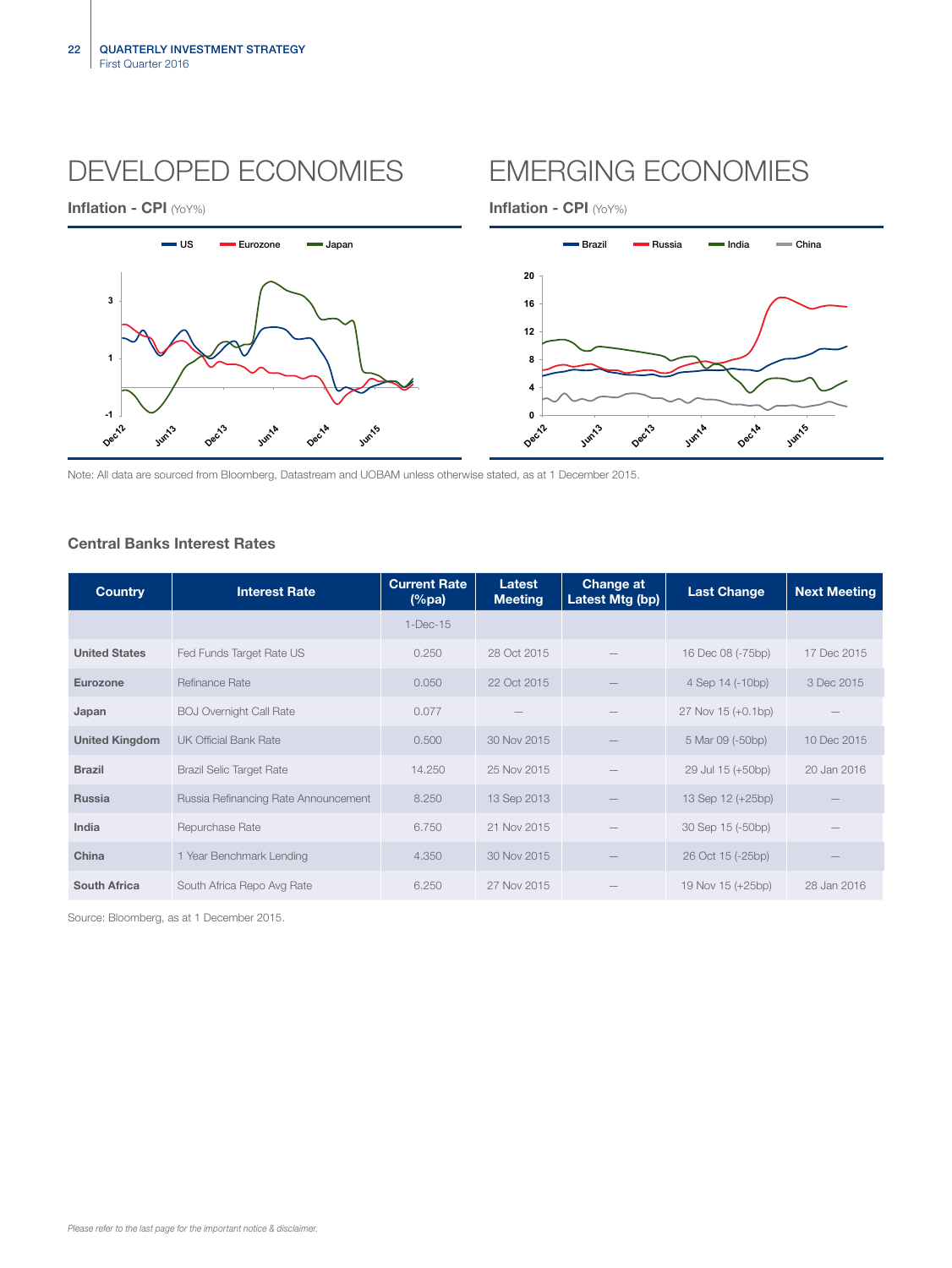# MARKET PERFORMANCE

## DEVELOPED MARKETS FMERGING MARKETS

### Equity Indices

(Rebased 100 on 31 December 2013)



Fixed Income Indices (Rebased 100 on 31 December 2013)



### Commodity Indices



Equity Indices (Rebased 100 on 31 December 2013)



### Fixed Income Indices (Rebased 100 on 31 December 2013)



### Dollar Index Spot

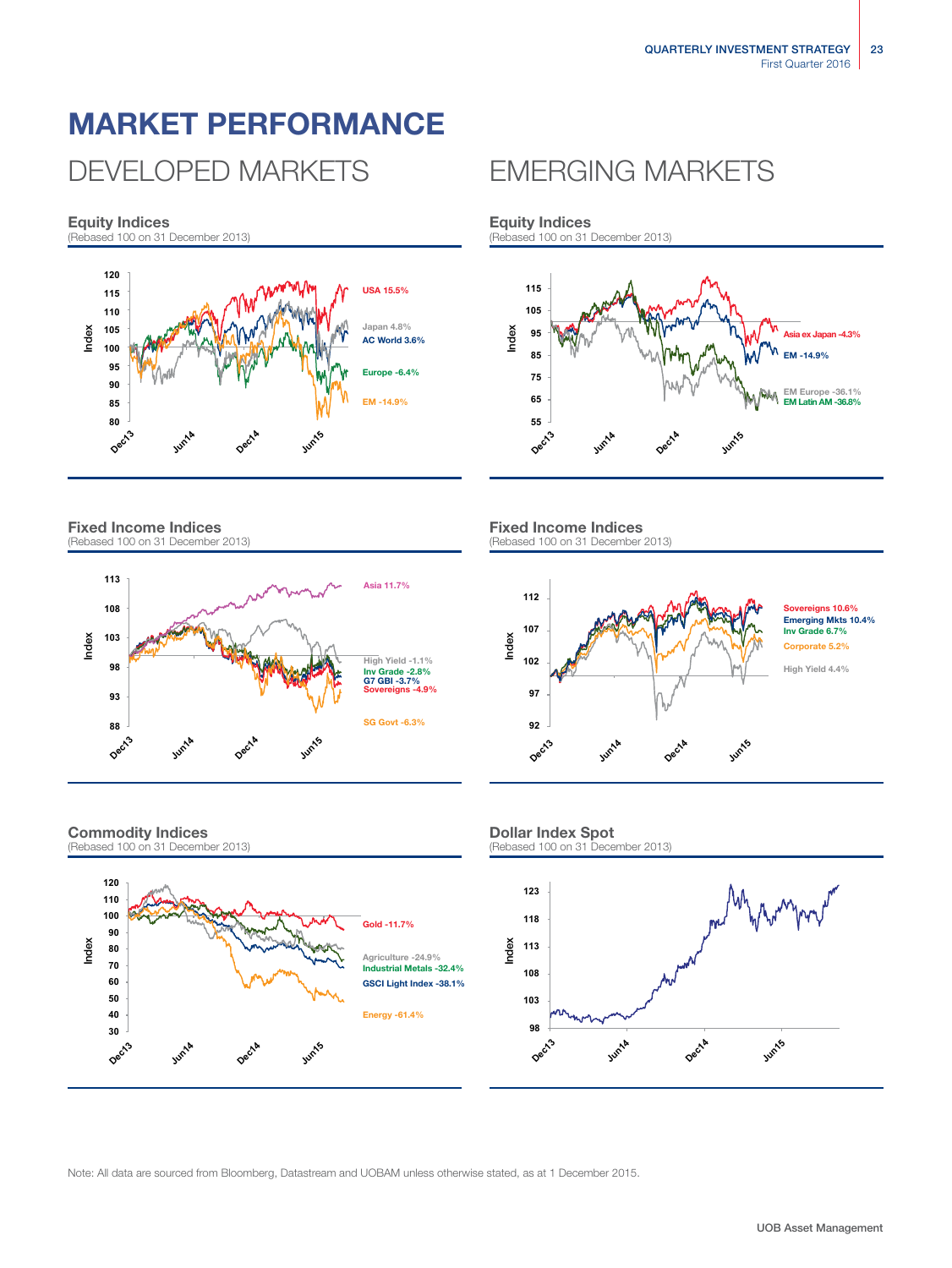# EQUITY MARKET INDICATORS DEVELOPED MARKETS EMERGING MARKETS



### Earnings Revision by Regions for FY2 Earnings Revision by Regions for FY2





### Earnings Revision by Sectors for FY2 Earnings Revision by Sectors for FY2

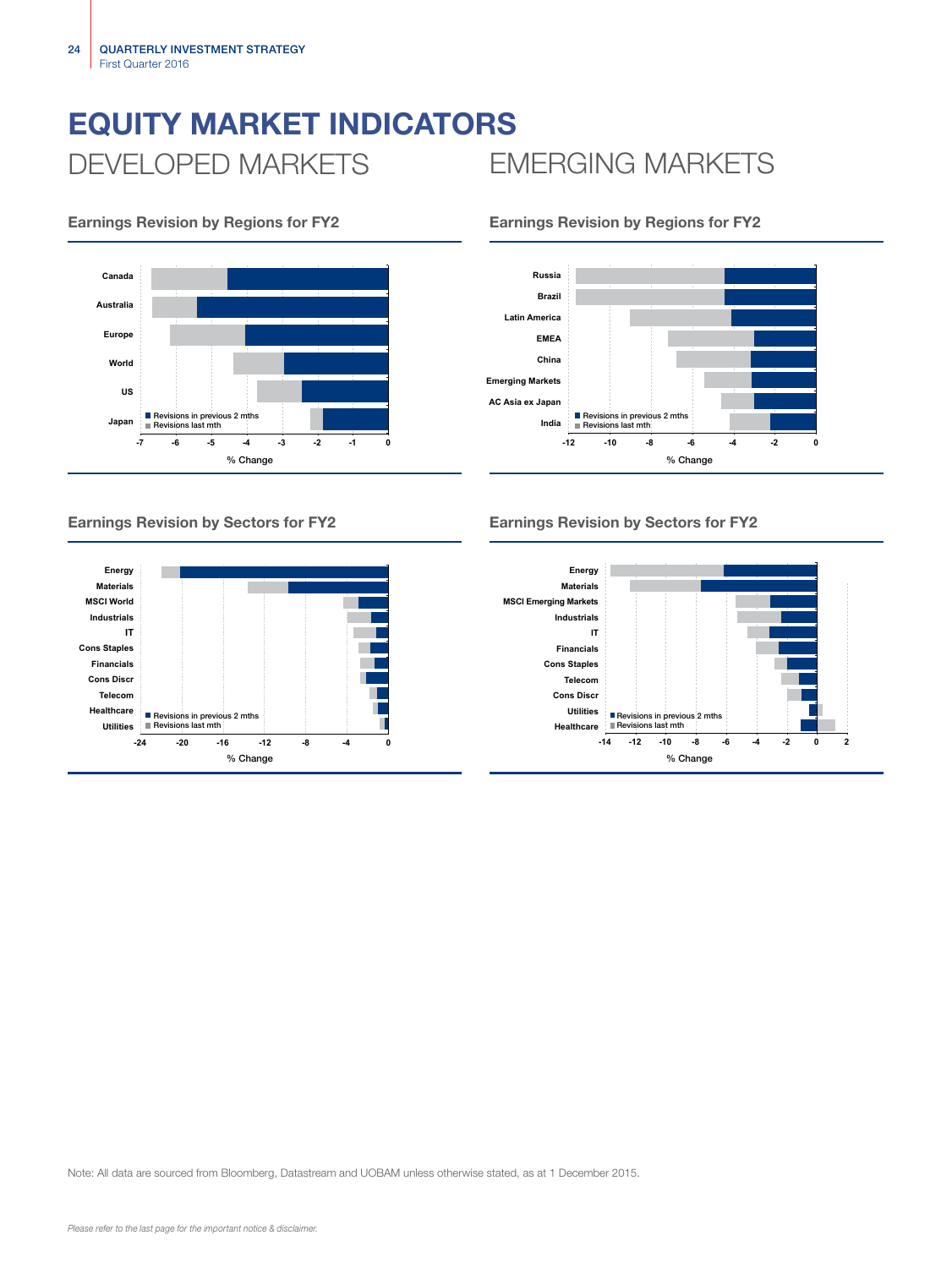## **VALUATION**









### Developed Markets Earnings Yield Ratio\* Emerging Markets Earnings Yield Ratio\*



P/BV vs ROE by Region **P/E** vs Growth by Region



### P/BV vs ROE by Sector **P/BV** vs ROE by Sector

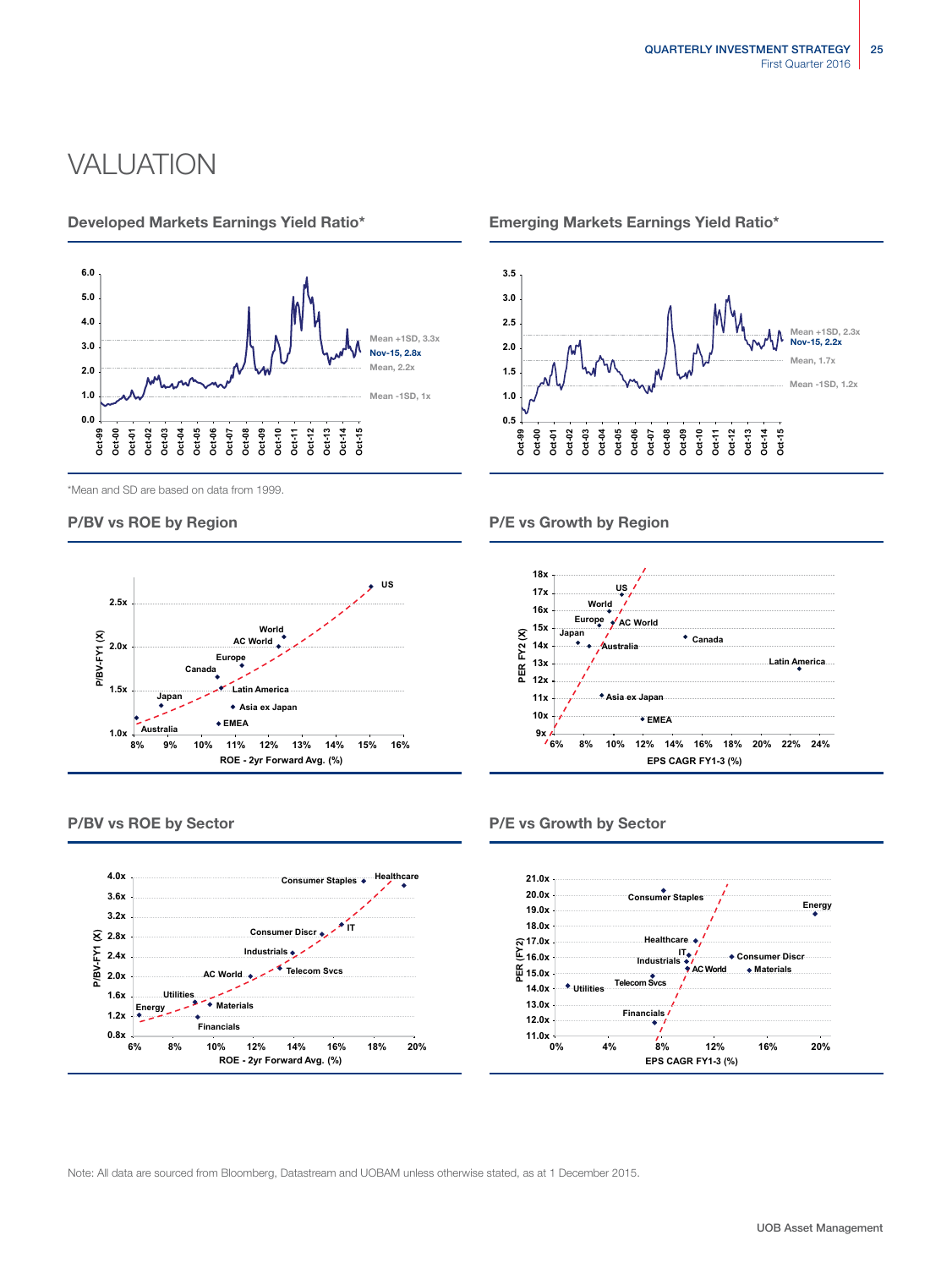# FIXED INCOME MARKET INDICATORS **SOVEREIGN**



Developed Markets 10-Year Government Yield (%) Emerging Markets 10-Year Govenment Yield (%)



### Developed Markets Real Government Yield (%) Emerging Markets Real Government Yield (%)







### Nominal Yield Curve (%) Yield Curve Steepness (10Y – 2Y) (%)

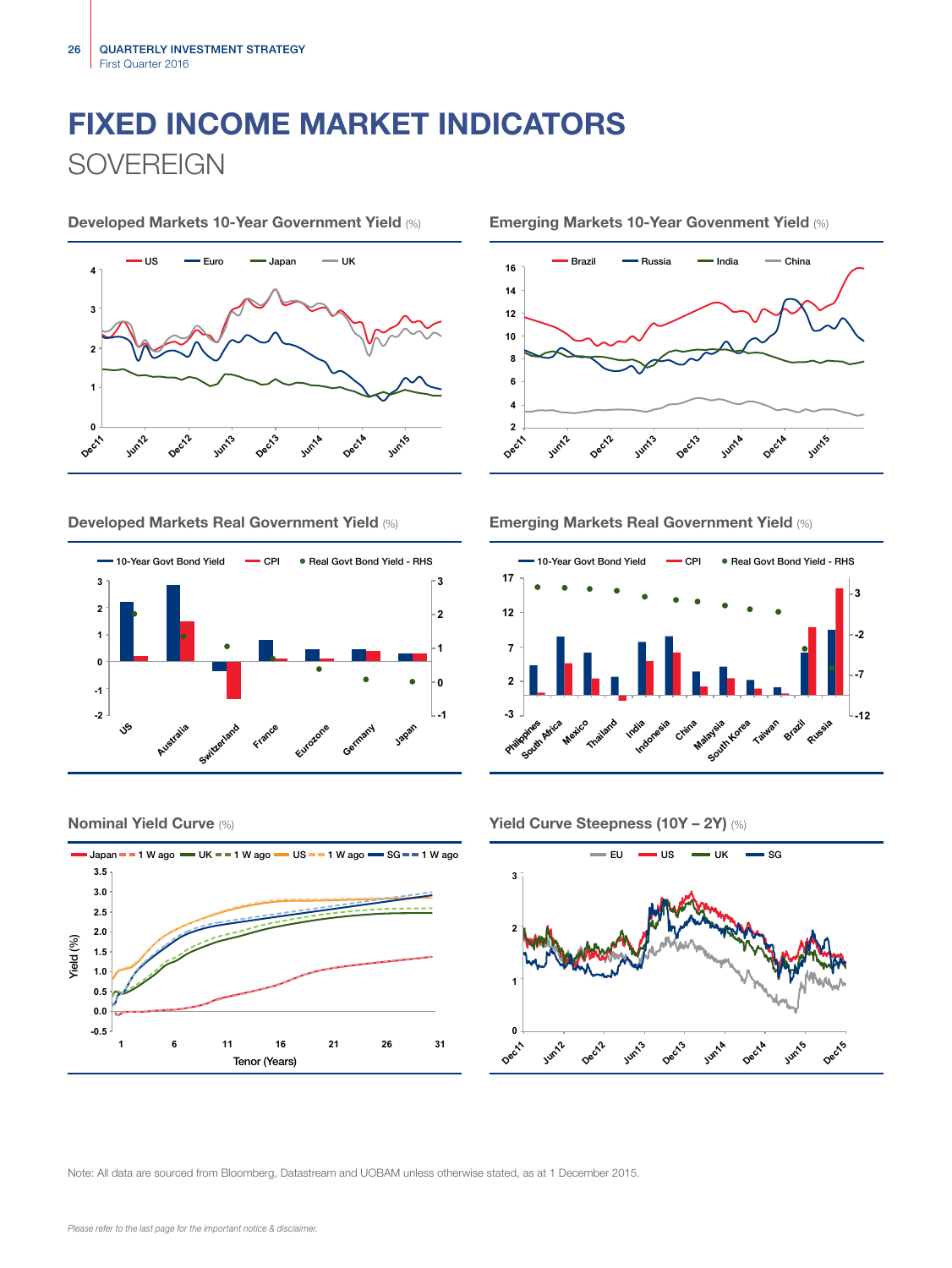## FIXED INCOME MARKET INDICATORS **CREDITS**





Emerging Markets (USD) Yield and Credit Spread Asia (USD) Yield and Credit Spread



US Markets (USD) Yield and Credit Spread Euro Markets (USD) Yield and Credit Spread



### US Markets (USD) HY Yield and Credit Spread Asia Markets (USD) HY Yield and Credit Spread



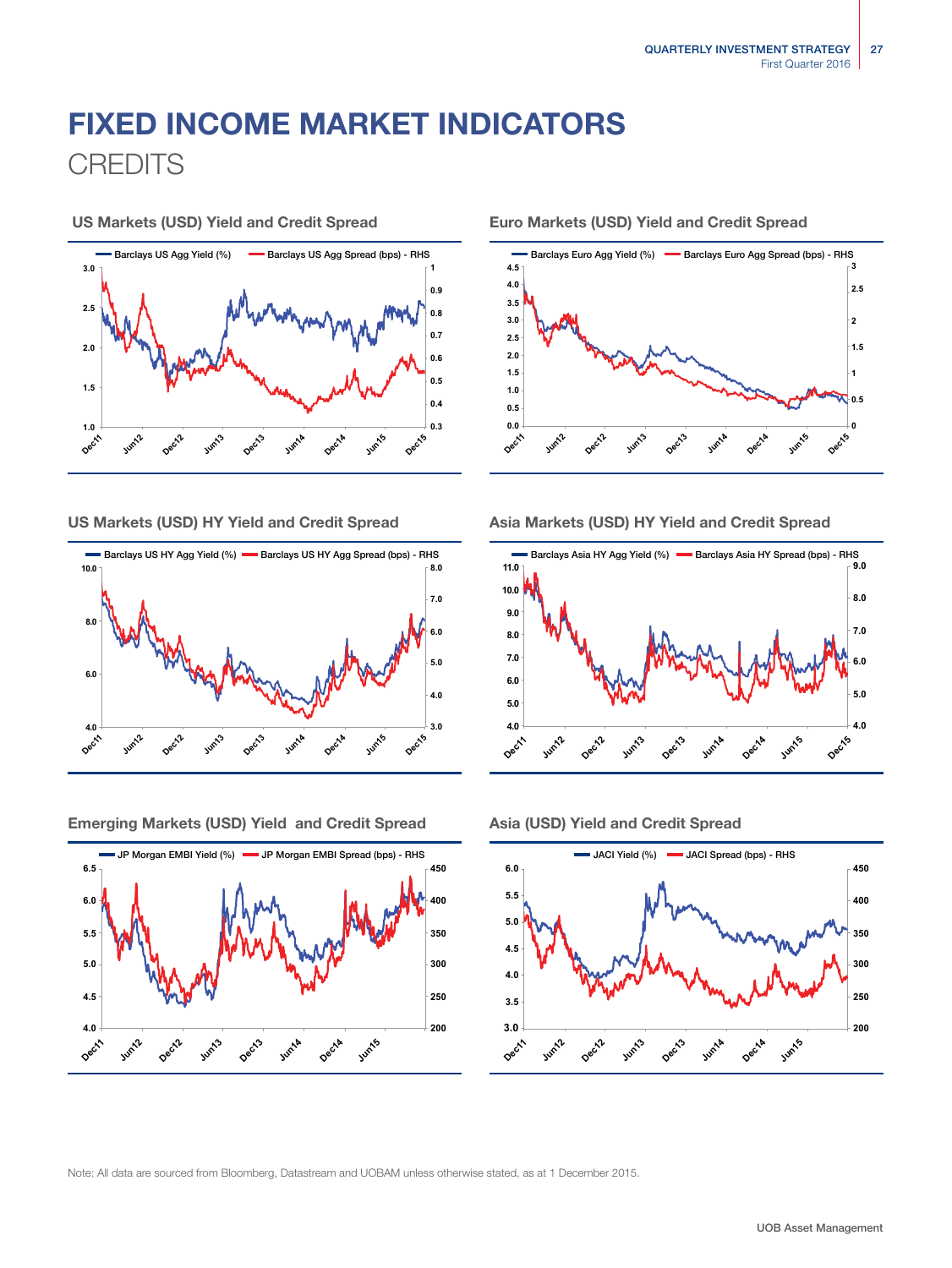### **CREDITS**

### Emerging Markets (Local Currency) Bond Yield Asia (Local Currency) Bond Yield





### **CURRENCIES**

**Dollar Index Spot** (Rebased 100 on 31 December 2013) **G-10 FX against US Dollar** 





### Emerging Markets FX against US Dollar Asia FX against US Dollar



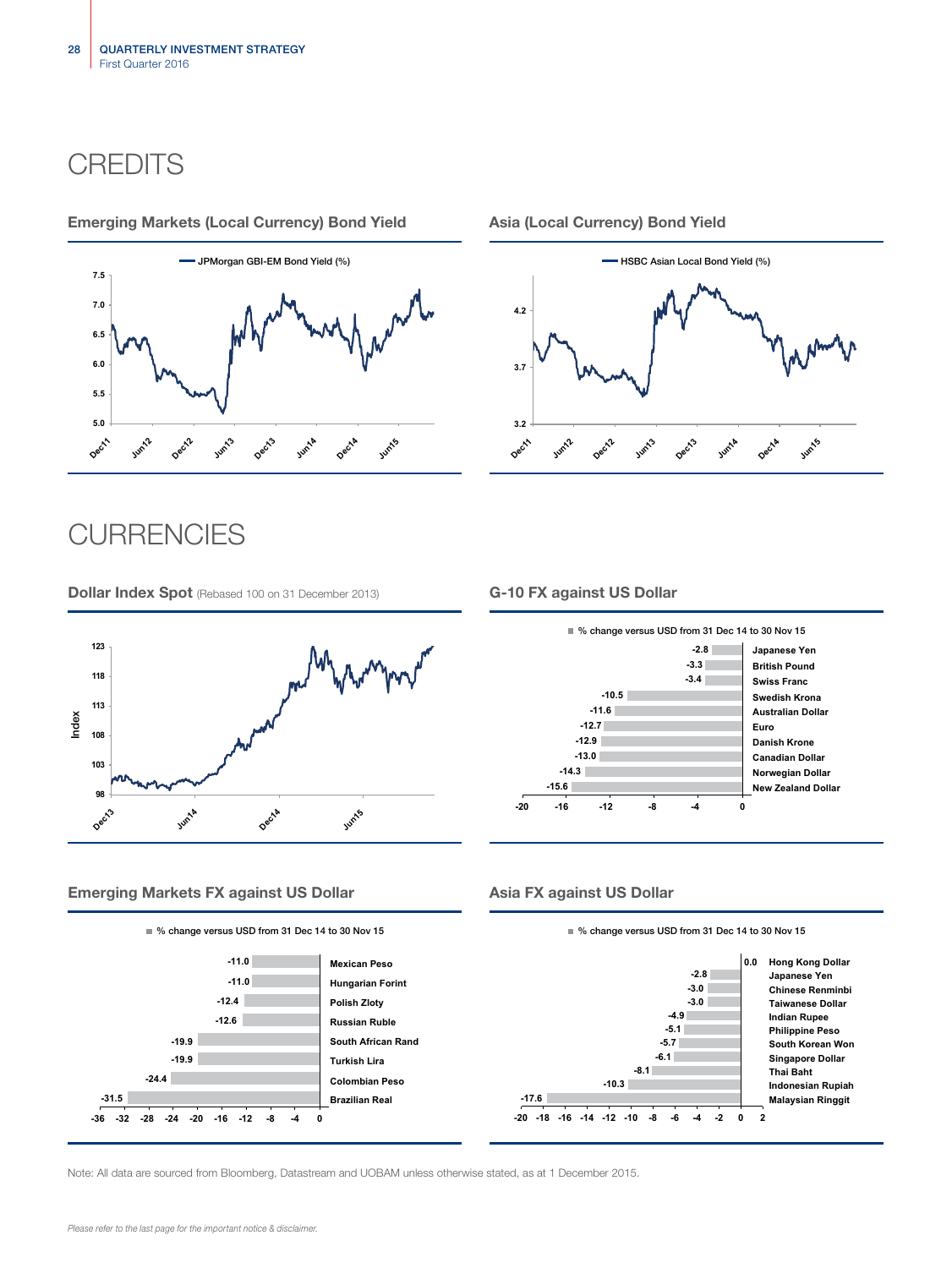## COMMODITY MARKET INDICATORS



Precious Metal Price (USD) Copper Price (USD)



Brent Crude Oil Price and Production Agriculture Price (USD)





### Aluminum Price (USD) and the USD of the USD of the USD of the USD of the USD of the USD of the USD of the USD of the USD of the USD of the USD of the USD of the USD of the USD of the USD of the USD of the USD of the USD of



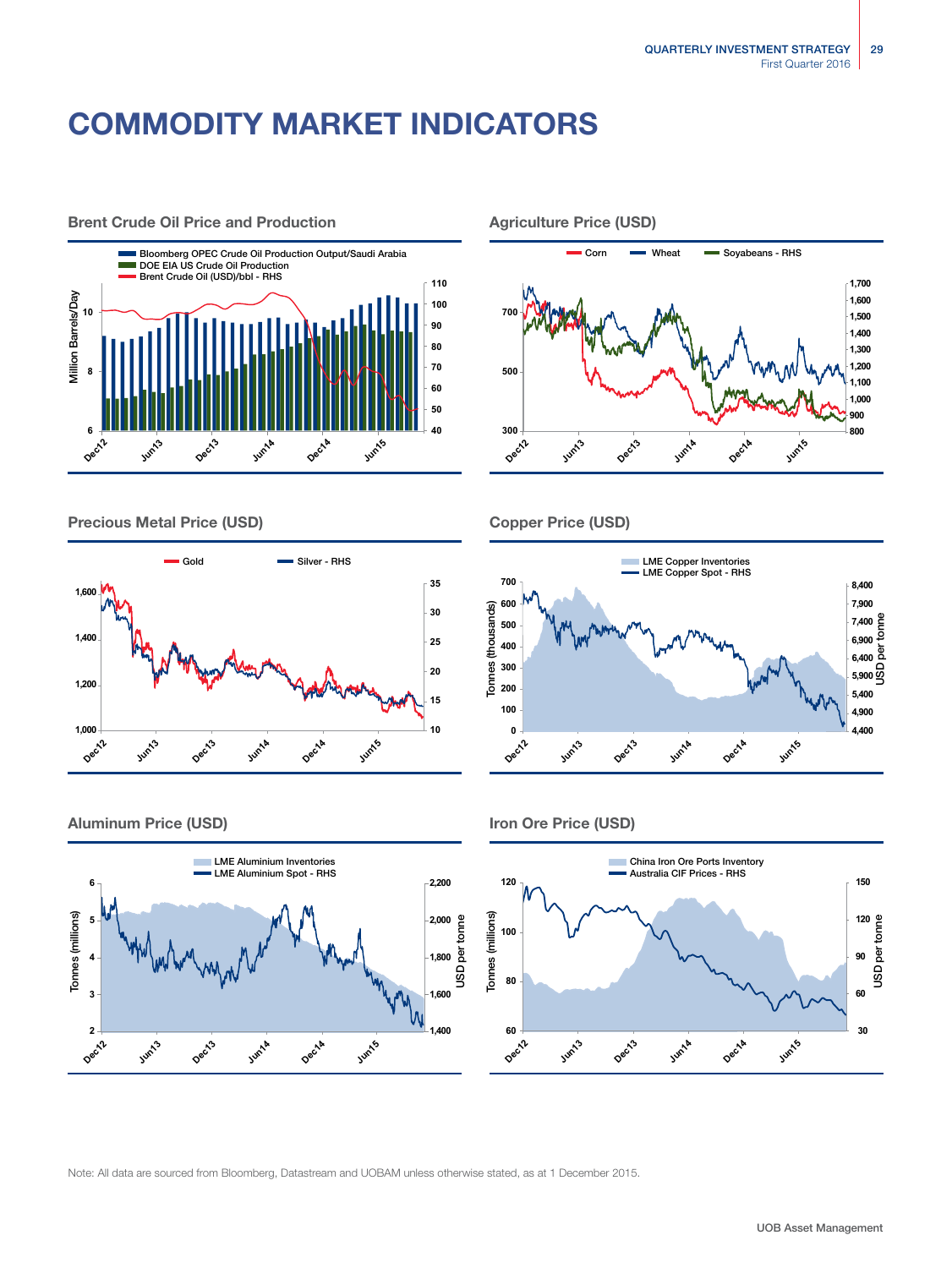### Contact Details

### SINGAPORE

### UOB Asset Management Ltd

*Address* 80 Raffles Place UOB Plaza 2 Level 3 Singapore 048624 *Tel* 1800 222 2228 (Local) • (65) 6222 2228 (International) *Fax* (65) 6532 3868 *Email* uobam@uobgroup.com *Website* uobam.com.sg

### MALAYSIA

### UOB Asset Management (Malaysia) Berhad

| <b>Address</b> Level 22, Vista Tower, The Intermark |
|-----------------------------------------------------|
| No. 348 Jalan Tun Razak, 50400 Kuala Lumpur         |
| (60) (03) 2732 1181                                 |
| (60) (03) 2732 1100                                 |
| <b>Website</b> uobam.com.my                         |
|                                                     |

### THAILAND

### UOB Asset Management (Thailand) Co., Ltd

|         | <b>Address</b> 23A, 25 Floor, Asia Centre Building, 173/27-30, 32-33 |
|---------|----------------------------------------------------------------------|
|         | South Sathon Road, Thungmahamek, Sathon, Bangkok 10120, Thailand     |
| Tel     | (66) 2786 2000                                                       |
| Fax     | (66) 2786 2377                                                       |
| Website | uobam.co.th                                                          |

### **BRUNEI**

### UOB Asset Management (B) Sdn Bhd

| Address | FF03 to FF05, The Centrepoint Hotel, Gadong,   |
|---------|------------------------------------------------|
|         | Bandar Seri Begawan BE 3519, Brunei Darussalam |
| Tel     | (673) 2424806                                  |
| Fax     | (673) 2424805                                  |

### TAIWAN

### UOB Investment Advisor (Taiwan) Ltd

|     | <b>Address</b> Union Enterprise Plaza, 16th Floor, 109 Minsheng East Road, Section 3, . |
|-----|-----------------------------------------------------------------------------------------|
|     | Taipei 10544                                                                            |
| Tel | (886)(2) 2719 7005                                                                      |
| Fax | $(886)(2)$ 2545 6591                                                                    |
|     |                                                                                         |

### JAPAN

### UOB Asset Management (Japan) Ltd

*Address* 13F Sanno Park Tower, 2-11-1 Nagatacho, Chiyoda-ku, Tokyo 100-6113 Japan *Tel* (813) 3500-5981 *Fax* (813) 3500-5985